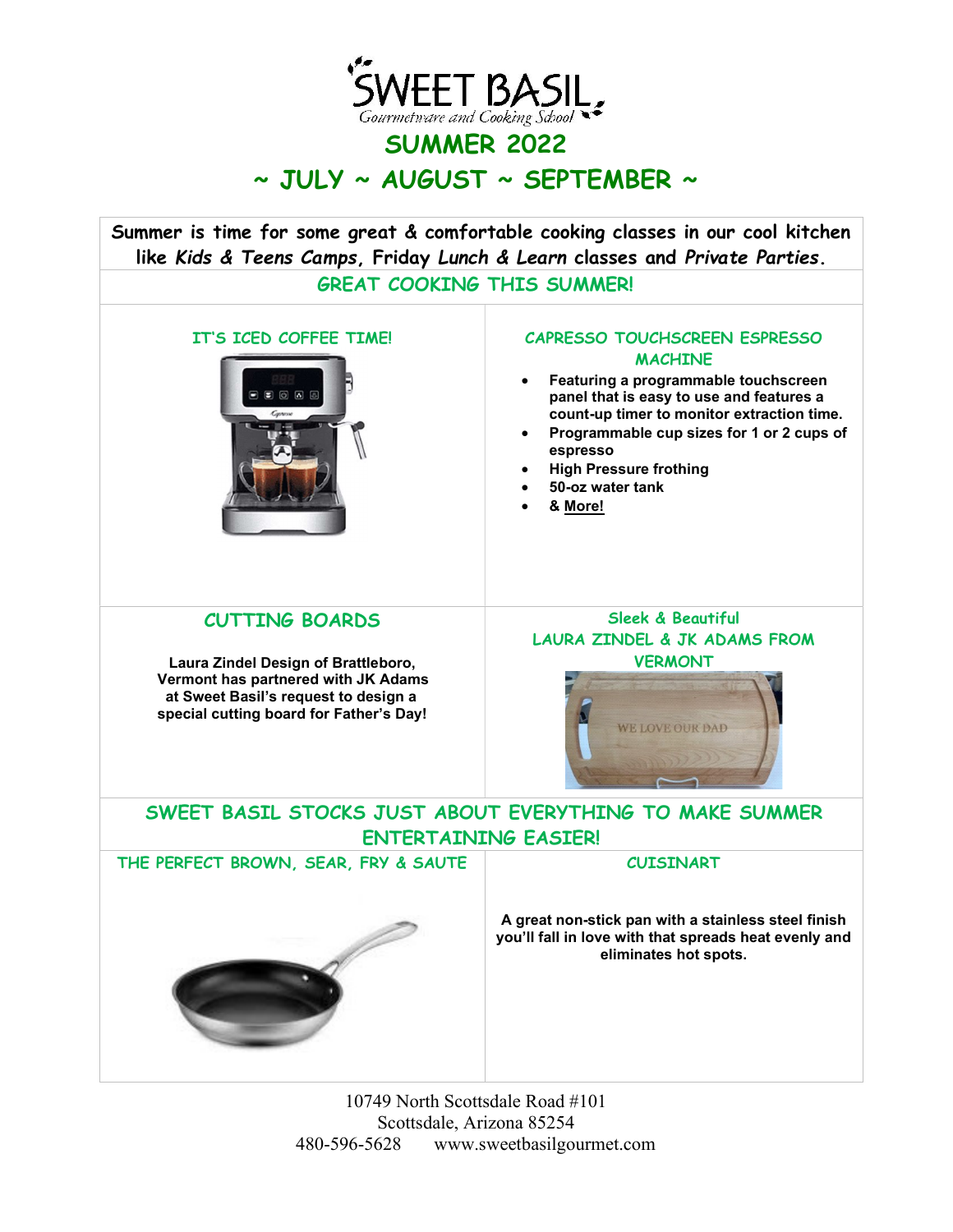# Welcome to Sweet Basil Cooking School!

We have a lot planned this summer which can keep you out of the heat and in our cool kitchen having fun and discovering the FUN of cooking! Join us in our comfortable kitchen for lots of exciting classes! Most of our classes are hands-on so you have the benefit of learning by doing. This summer we're introducing three NEW SERIES of classes. Each class includes a copy of the recipes and a meal of the foods prepared. You can register for a class in the store, by phone or online at our website www.sweetbasilgourmet.com.

CANCELLATION POLICY: If you must cancel a class, with a week or more notice we can give you credit for another class up or refund the amount. Up to 72 hours before the class, we can give you credit for another class. No refunds or credit can be given for cancellations less than 72 hours before a class. There are no refunds for Kids and Teens classes or series classes. Credit for other classes can be given with 72 hours' notice for cancellations.

#### Always at Sweet Basil

Complimentary gift-wrap for any purchase of \$25.00 or more.  $\Box$  Remember, we can ship your gifts (UPS) anywhere in the United States.  $\Box$  If you haven't tried our rich and flavorful Gaviña coffees, you should! And when you join the Coffee Club and purchase 10 pounds of coffee, you get the next pound free.  $\Box$  Engaged? Or know someone who is? Our Bridal Registry offers a complete selection of cookware and accessories for entertaining. Out-of-town guests can call or email the store and our staff will help with selections. (info@sweetbasilgourmet.com)  $\Box$  Our colorful Gift Baskets are great for gift giving! They combine convenience and thoughtfulness for anyone - out of town relatives and friends, business associates & colleagues, corporate gift giving - anyone who would enjoy a selection of "gifts within a gift!" They can be custom-made from just about anything in the store - including our bountiful selection of gourmet foods - or order from our pre-made selection. Gift certificates are available in any amount online, in the store or by phone. They are good for cooking classes and store merchandise.  $\Box$  Knife Sharpening  $\Box$  Ask us about Private & Team-Building cooking classes.



#### Sweet Basil Instructors

Amy Barnes – Impeccable Pig Restaurant, Hyatt @ Gainey Ranch Lisa Brisch – Dinner Thyme Personal Chef Service Jan D'Atri – jandatri.com, The One Minute Kitchen, Rescued Recipes in the Arizona Republic

Linda Martin – Anthem Country Club; Owner, Dinner Designs Catering  $\left\langle \right\rangle$ 

"No one is born a great cook, one learns by doing."

Julia Child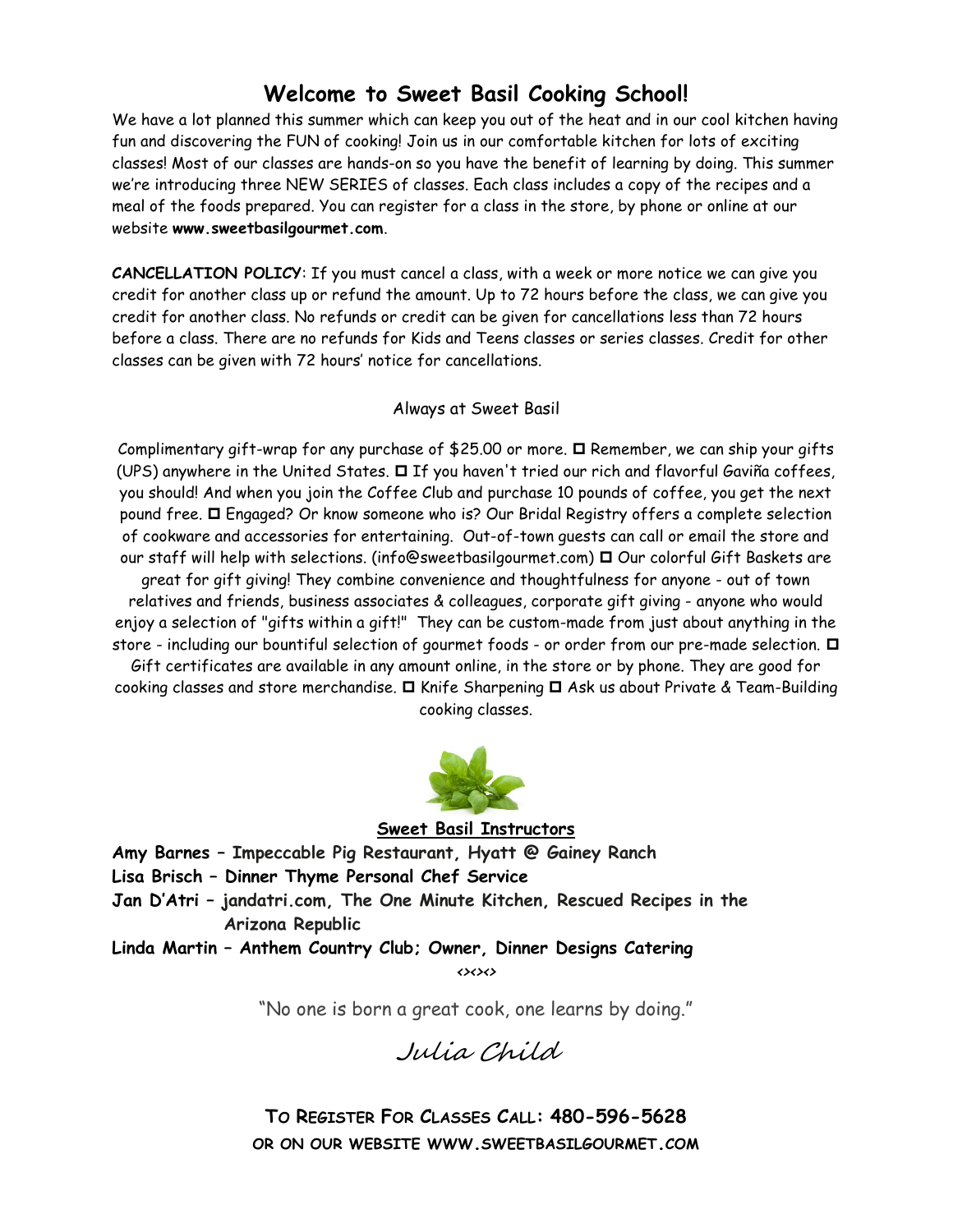#### AROUND THE WORLD CULINARY SERIES

This summer we're taking a Culinary Tour around the world to explore familiar as well as exotic places! This series will take you on an exciting journey each week to cook and experience the foods of a country; preparing the favorite and most popular specialties! We'll dive into the magical culinary worlds of Hawaii (8/25), Baja Mexico (9/1), Korea (9/8), Italy (9/15), Rio (9/22), and India (9/29)! Come for the experience, come for the fun! Come for the food! Sign up for the entire series and get the best price! You pay on a sliding scale – with 2-3 classes get 10% off \$79.00 or \$71.00 each; take 4-5 classes, get 15% off or \$67.00 each; and all 6 classes, 20% off or \$63.00 each. Sound fun and adventurous? With us you can travel the world without the airfare, or accommodation expense! Join this fun series and tour the culinary world with us!

#### ESSENCE OF COOKING INTERMEDIATE TUESDAYS, AUG 23 – SEPT 27, 6:30 – 9:30 PM

The Essence Intermediate series will take your basic understanding of cooking and further develop your skills and knowledge. Each week will focus in-depth on cooking principals, teaching how to develop complex flavors and create layers of flavors. We will learn Cooking Methods including battering, stuffing, layering, and marinating; and Cooking Processes of charring, roasting, sauté, flambe, smoking, poaching and baking. In six short weeks you will achieve an understanding of cooking shared by many professionals with a true sense of accomplishment in your cooking capabilities. Make your summer count and join us for this fun and exciting series!

#### THE SWEET BASIL COOK CLUB MONDAYS, JULY 11 – SEPT 26, 6:30 – 9:30 PM

We're introducing the new Sweet Basil Cook Club with a new & fun approach to cooking and how to do it. What better way to spend the long sizzling summer than getting involved with a group of Foodies learning about cooking!

In this series we'll approach cooking by addressing the HOW and WHY of the cooking process. Imagine understanding the difference between egg and water made Pasta; how to store cheese properly so it lasts; how to work with Chicken, keeping it safe through the cooking process. Each week we take on a new topic. The lesson will take you from knowing a little about how to cook it to having a complete well-rounded understanding of the subject and cooking process. With each lesson we'll become immersed in our topic! Starting with a review of the recipes, we'll move to demonstration of ingredients and tips on how to best use them; demo and discussion of the tools and equipment used in preparation; next, the science of the food & understanding of ingredients (how and why the cooking process happens); hands-on cooking lesson of a full course meal; family meal of the foods prepared and last - maybe best of all a foodie discussion & evaluation of what was created - like a book club but way more delicious!!

Sound fun and lively? You bet it will be! You'll be amazed how much you will learn in this short 12 week series. These are our subjects: Pasta; Cheese; Chicken; BBQ; Veggies; Eggs; Fish; Breads; Relishes and Condiments; Rice; Fruit; Desserts & Chocolate.

Don't wait! Secure your spot on Monday nights and get ready for a culinary adventure that will change your life forever!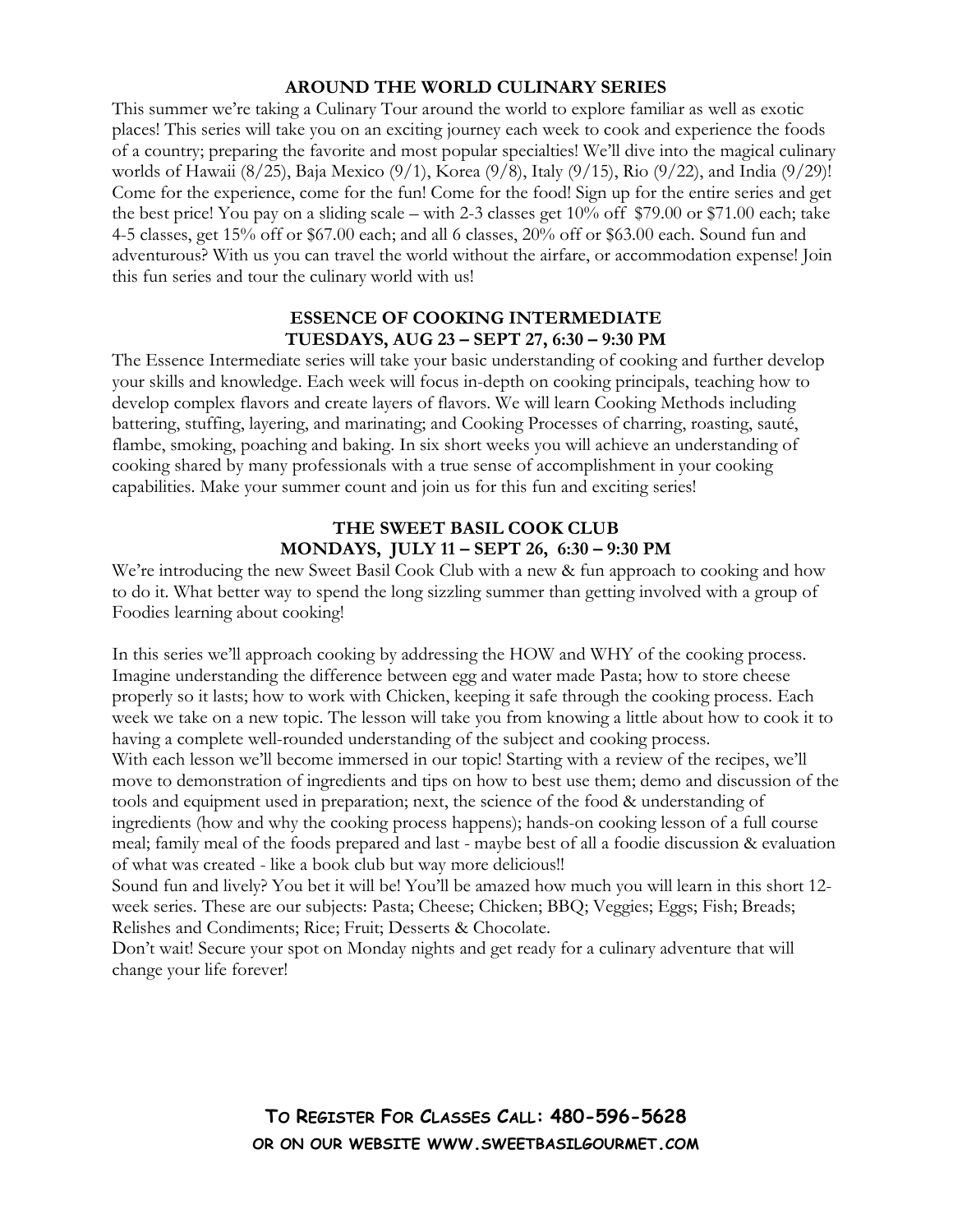

BACKYARD BBQ Jan D'Atri Saturday July 2 2:00 – 5:00 PM 79.00 Dazzle your friends and family with an amazing backyard BBQ where you show off grilling an entire meal on the grill! Here is a menu we're pretty sure no one can resist! Join the party to learn "Pickle Nickels" (Deep-fried Pickle coins in Louisiana breading) with homemade Ranch Dressing; Mexican Street Corn Salad with roasted fresh Corn, Smoked Paprika, Cumin, Cilantro and Lime wedges; Beef Kebab bites marinated in Tomato, Mustard & Lime Juice then grilled to perfection; Famous Cornell University BBQ Chicken with Homemade BBQ Basting Sauce made famous for the Vinegar, Egg and Seasoning mix; Pork Carnitas Street Tacos with Mango Salsa; Grilled Eggplant and Tomato Salad with Red Peppers, Sweet Red Onions and herbs. Dessert will be an Apple Sundae with grilled Pound Cake and Cinnamon Apples, topped with Vanilla Bean Ice Cream.

ASIAN APPETIZERS Amy Barnes Tuesday July 5 9:30 AM – 12:30 PM 79.00 Asian Appetizers are always delicious and fun to make. With many dynamic flavors, they're packed with ingredients that naturally taste great together and they are fun to eat with your hands! Come join the fun in learning. We'll make Steamed Chicken and Pine Nut Dumplings with Chili Dipping Sauce; Air Fryer Asian Cauliflower Wings with Panko and Asian BBQ Sauce; Asparagus Napoleons with Ginger Black Bean Sauce; Lemongrass Ground Beef Skewers with Ginger and Onions; Silver-Wrapped Chicken (Chicken marinated in Ginger, Sesame Oil and Soy, wrapped in foil and cooked until perfectly steamed and moist inside), and cold Shrimp and Vegetable Spring Rolls with Cashew Dipping Sauce.

ITALIAN FINGER FOODS Linda Martin Tuesday July 5 6:30 – 9:30 PM 79.00 One of the joys of Italian food is that you can never get quite enough of it. But in bite-sized portions you can enjoy so many great flavors all at one time! Come for an amazing lesson to learn to make these foods your own! Our lesson is Grilled Homemade Flatbread with Fresh Tomatoes, Romano Cheese, & Garlic Oil; Prosciutto Rolls with Figs and Arugula; Grilled Italian Sausage Bites with Balsamic Syrup; New York Steak Skewers with Tomato-Basil Sauce; Butter and Garlic Shrimp Scampi Bites, and Sun-dried Tomato & Spinach Stuffed Mushrooms. Dessert will be Chocolate Dipped Hazelnut Biscotti.

USA BBQ Amy Barnes Wednesday July 6 6:30 – 9:30 PM 79.00 Most everyone loves BBQ! Flavors and styles are dramatic and very different from one region to another! This fun lesson introduces wonderful BBQ with a lesson that will take you on a culinary tour around the country! Our lesson is Florida Key Lime & Cilantro Grilled Flank Steak with Key Lime Glaze; Carolina Pork Tenderloin and Bacon Twirls (South Carolina Pork layered with Bacon) with South Carolina Mustard BBQ Sauce; California Barbeque Chicken Pizza; Texas Boot Stomping Oven Roasted BBQ Chicken with Spicy BBQ Sauce; New Mexico Grilled Bacon-Wrapped Corn on The Cob; Georgia Baby Back Ribs with Peach Barbeque Sauce, and Strip Steak with Molasses Glaze.

HAND MADE PASTA Linda Martin Thursday July 7 6:30 – 9:30 PM 79.00 Making Pasta from scratch is an amazing almost soulful experience. From beginning to the end of the process you are creating a food that is light, flavorful and a joy to eat! Come learn the methods and varieties possible using a Pasta Machine. We'll also learn an array of delicious made from scratch Sauces for perfect accompaniments. Our lesson is Homemade German Spätzle with Paprikash Sauce; Butternut Squash Gnocchi; Sesame-Garlic Homemade Ramen Noodles; Black Pepper Fettucine with Lemon Alfredo; Homemade Cheese Ravioli with Marinara Sauce; Fresh Made Bow Tie Pasta with Vodka Cream Sauce, and Pappardelle Noodles with Bacon, Leeks, & Parmesan.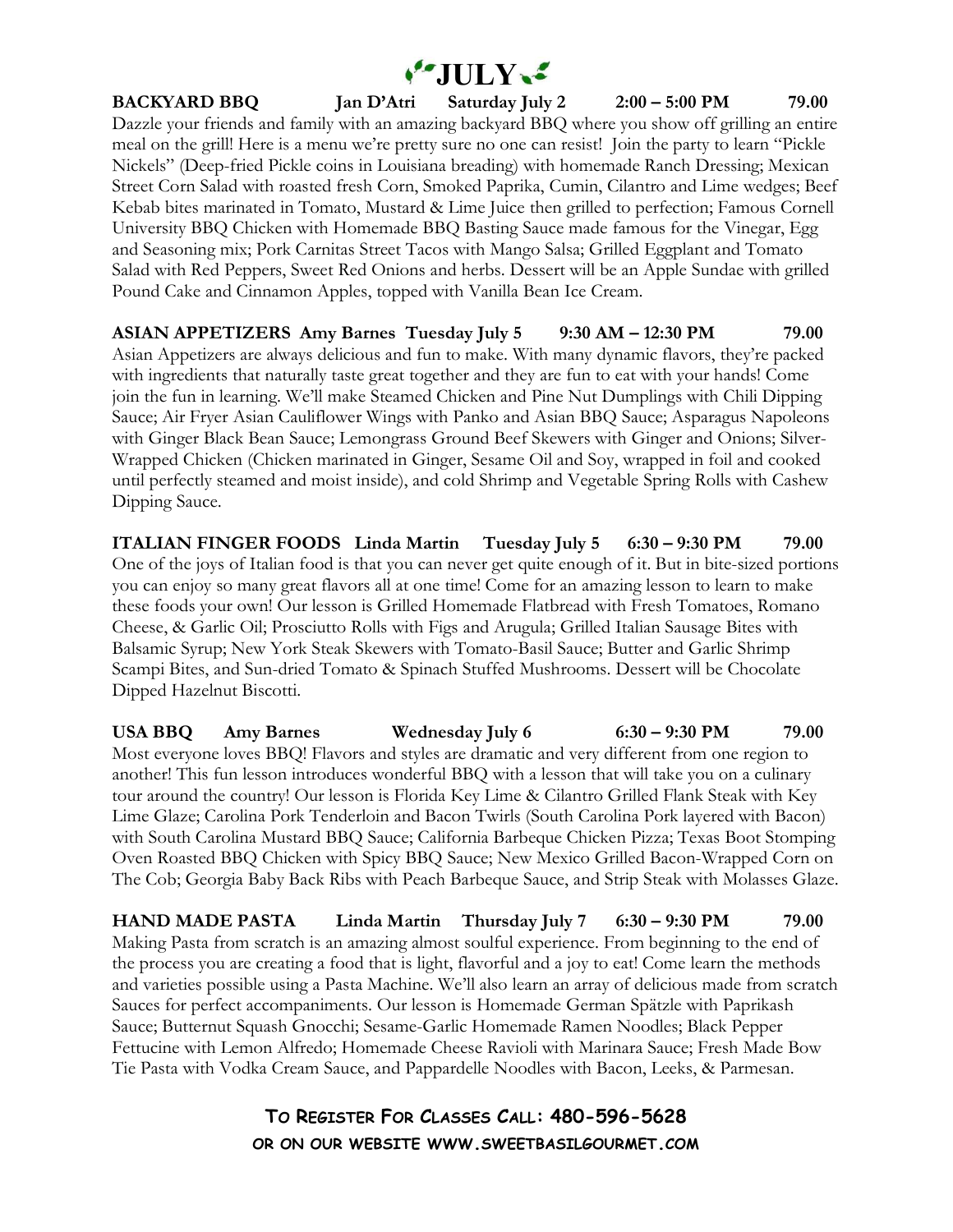LUNCH AND LEARN Linda Martin Friday July 8 12:00 Noon – 1:00PM 40.00 Cool, light and delicious is what we can promise with this DEMONSTRATION lesson. Come enjoy a break in the day to learn a menu you'll enjoy all summer long! Our lesson is Pan-seared New York Steakhouse Salad with Balsamic-Herb Dressing served with Crisp Parmesan Twists. Dessert will be Chocolate Pots de Crèmes with Vanilla Bean Whipped Cream.

GOURMET COUPLES Linda Martin Friday July 8 6:30 – 9:30 PM 180.00 per couple You and your partner can spend a wonderful evening preparing a three-course gourmet meal with a group of couples. We'll enjoy a sampling of wine with the meal! Come to learn Shrimp & Spanish Chorizo Pizza Amuse with Escarole & Manchego Cheese, and Baby Kale Caesar Salad with Parmesan & Homemade Croutons, served with Sauvignon Blanc. The entrée is Herb Roasted Beef Tri Tip with freshly made Béarnaise Sauce; Sake Steamed fresh Carrots; Sautéed Mushroom & Browned Butter Slow Cooked Risotto, and Flame Cooked fresh Broccoli, served with Merlot. Dessert will be Flourless Chocolate Cake with Homemade Toasted Almond Ice Cream.

BEAUTIFUL BREAD Amy Barnes Saturday July 9 9:30 AM - 12:30 PM 69.00 This class is an artistic lesson teaching how to make amazing Focaccia Bread - fresh, light and flavorful! After the dough is formed in the pan, each baker will decorate & flavor their Focaccia with fresh Herbs, Vegetables, Olives and Cheeses making a design uniquely their own. We'll add a Salad to our lesson to round out the meal, served with a glass of wine. Come for a fun, creative and delicious experience to make your own Bread creation!

MY BIG FAT GREEK MENU Jan D'Atri Saturday July 9 2:00 – 5:00 PM 79.00 These famous, authentic Greek dishes are brimming with satisfying foods and captivating flavors. They offer an array of easy summer foods that are light, cool, & so perfect this time of year! Come learn these Greek culinary treasures which have been passed down for generations! Our lesson is Greek Watermelon Feta Salad with Homemade Balsamic Reduction and Mint; Vegetarian Moussaka with Eggplant and Potatoes in a rich Creamy Sauce; Spanakopita, an open-faced Spinach & Phyllo Pastry Casserole; Minestra made with Orzo and Short Ribs in a rich Tomato Sauce; Greek Lasagna with Ziti Pasta & Meat Sauce in a creamy Bechamel Sauce. Dessert will be Loukoumades, Greek Donuts drizzled with Honey Syrup, Walnuts and Cinnamon.

KIDS COOK CAMP Linda Martin Mon-Fri July  $11 - 15$  9:30 AM  $- 12:00N$ oon 375.00 If you are a kid between the ages 8 to 12, and like to cook, this summer camp is for you! We'll work on many kinds of recipes, so you'll learn to make these foods for yourself, family, and friends. Come for a fun week of cooking:

Monday - PIZZA: Roasted Potato Pizza with Cheese & fresh Herbs; Three Cheese Pizza with Homemade Marinara Sauce; Pizza with Bacon, Caramelized Onion, Apples, & Fontina Cheese; Tomato & Fresh Basil Homemade Pizza; BBQ Chicken Pizza with Fresh Mozzarella; Homemade Meatball Pizza, and S'mores Dessert Pizza.

Tuesday - MEATLESS MAGIC: Cheddar Mac & Cheese with Toasted Bread Crumbs; Crispy Vegetable Egg Rolls; fresh Vegetable Stir-fry with Noodles; Sautéed Vegetable & Black Bean Chili; Broccoli with Creamy Cheddar Cheese Sauce; Vegetable Tempura with Dipping Sauce, and Grilled Veggie Skewers with Pesto Sauce.

Wednesday - SUMMER SALADS FOR DINNER: Steak Salad with Crispy Greens & Balsamic Dressing; Taco Salad with Homemade Chips; Romaine Lettuce Salad with Potatoes & Bacon Dressing; Mediterranean Chopped Salad with Tomatoes, Olives, & Honey-Lemon Dressing; Caesar Salad with Homemade Croutons & Roasted Salmon; Chicken Chopped Salad with Homemade Ranch Dressing, and Cool Pasta Salad with Grilled Fresh Vegetables.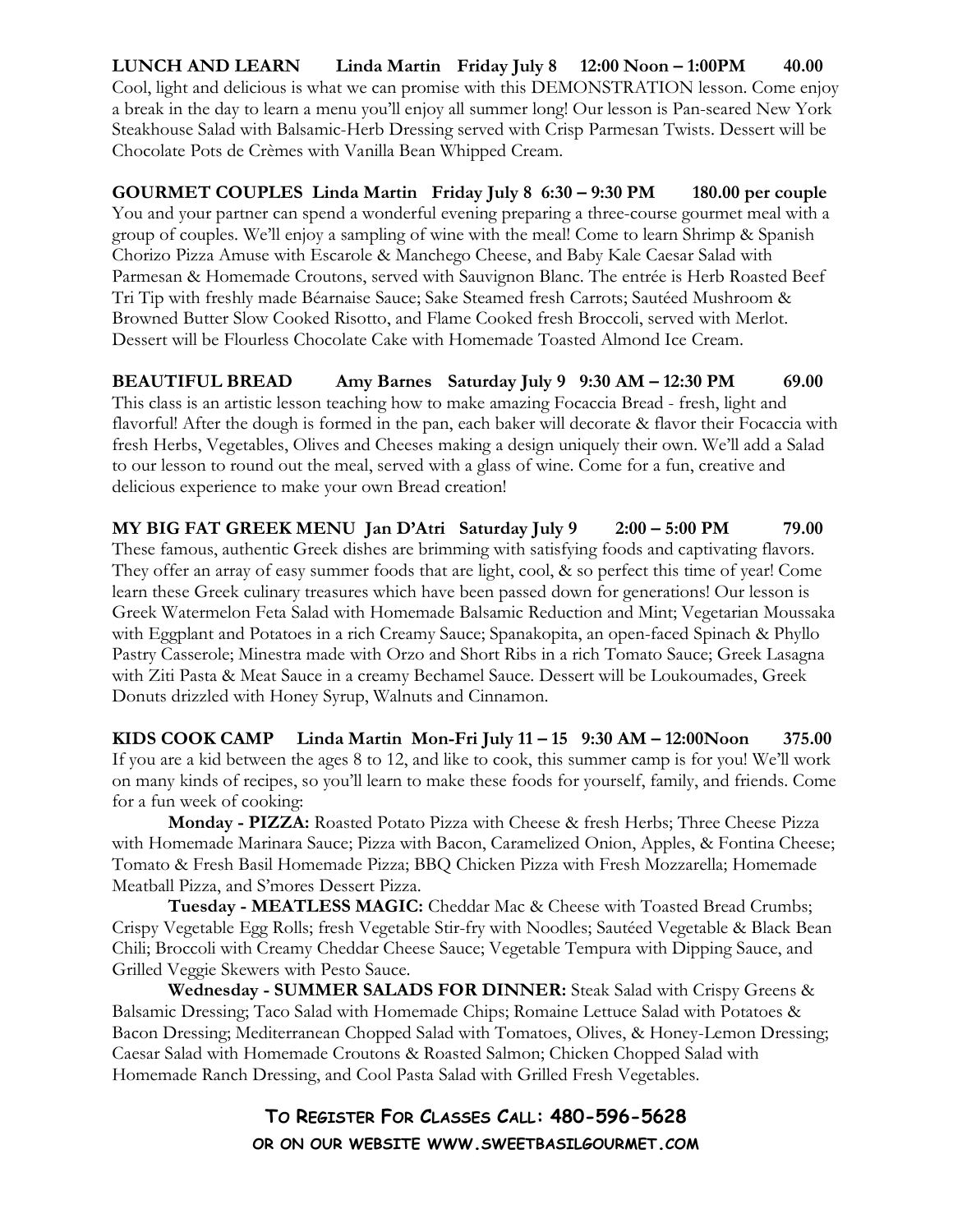Thursday - COOL DOWN WITH HOT SOUPS FOR SUMMER: Roasted Tomato Soup with Croutons; fresh Vegetable & Pasta Minestrone Soup; Chinese Hot & Sour Soup; fresh Carrot Soup; Cream of Broccoli Soup with Cheddar Cheese; Homemade Chicken Noodle Soup, and Chicken Tortilla Soup.

Friday - CUPCAKE WARS: Vanilla Cupcakes; Chocolate Cupcakes; Red Velvet Cupcakes; Carrot Cupcakes and Banana Cupcakes. Students will work in teams to make Cupcakes, then choose colors for icing and decorations to finish. Judging of cupcakes to follow.

TEENS COOKING CAMP Jan D'Atri Mon-Fri July 11 – 15 2:00 – 5:00 PM 375.00 If you are a teen between the ages of 13 to 17 and like to cook, this series could be for you. We will learn a lot of cooking principals & techniques along with many amazing recipes. Come for a week of cooking focused on a new theme each day. Our lessons are:

Monday: AMAZING MEATLESS MONDAYS - Rainbow Bagels; Cheesy Vegetarian Lasagna; Grilled Shrimp Tacos with a Zesty Cream Sauce; Mexican Cauliflower Rice; Veggie Burger with melted Swiss Cheese and a Chimichurri Mayo Slather, and Southern Fried Peach Hand Pies.

Tuesday: TAPAS TUESDAY! - Chorizo, Red Pepper and Manchego Tarts; Chicken Empanada Tapas; Tortillas Espagnole with Deep Fried Olives; Spanish Crab Cakes with a Creamy Roasted Red Pepper Sauce; Baked Churro Chips with Mocha Fudge and Caramel Dipping Sauces; Bacon-Wrapped Dates with Goat Cheese and Pecans, and Sangria Mocktails.

Wednesday: ONE POT WONDER WEDNESDAY - Ikea Swedish Meatballs made of lean Beef and Pork with Egg Noodles smothered in Cream Sauce; One Pot Fettuccine with sautéed Onion, Garlic, Cherry Tomatoes & Basil; Pork Chop Skillet with Caramelized Apples; Chicken Scallopine; 4 -Cheese Mac & Cheese; Ratatouille, and Fudge Wonder Pudding Cake.

Thursday: THROWBACK THURSDAY - Cheddar Crusted Grilled Cheese Sandwich with Tomato Soup; Chicken n' Dumplings; Sloppy Joe's Southwest Style; Waldorf Salad; Homemade Gourmet Hot Pockets; Banana Split Parfaits, and Orange Julius.

Friday: FUN FOOD FRIDAY - Steak and Salad on a Skewer; Chicken and Waffles; Honey Battered Carnival Corn Dogs; Oriental Cole Slaw Salad; Rice Krispies Watermelon Wedges; Apple Biscuit Dumplings, and Root Beer Floats.

# SWEET BASIL COOK CLUB SERIES

#### JAN D'ATRI MONDAYS JULY 11 – SEPT 26 6:30 – 9:30 PM 950.00

We're introducing the **Sweet Basil Cook Club** with a new & fun approach to cooking, teaching the HOW AND WHY of the cooking process. This series will introduce and study 12 food subjects one week at a time with hands on cooking, demonstrations, lecture, hand-outs, family meal and discussion of the foods cooked! This series will be on going so claim your space and start from ground level as a member of the club!

If you cannot attend a class, with three day notice you can receive credit for the class. See Page 3 for a complete description of this series –

Cook Club Culinary Series described on page 3. COOK CLUB - PASTA Jan D'Atri Monday July 11 6:30 – 9:30 PM 79.00 This lesson launches our Cook Club series with a fun, intensive lesson on Pasta! We'll begin with a discussion on Pasta making, the machines and tools to make it; the science which includes understanding Flours, Gluten development; how it's created, cut, dried then cooked. Next a demonstration using a Pasta machine, hand rolling and shaping it, and discussion on how Egg and Water Pasta are made correctly. Then we cook! The amazing recipes include the perfect Sauce for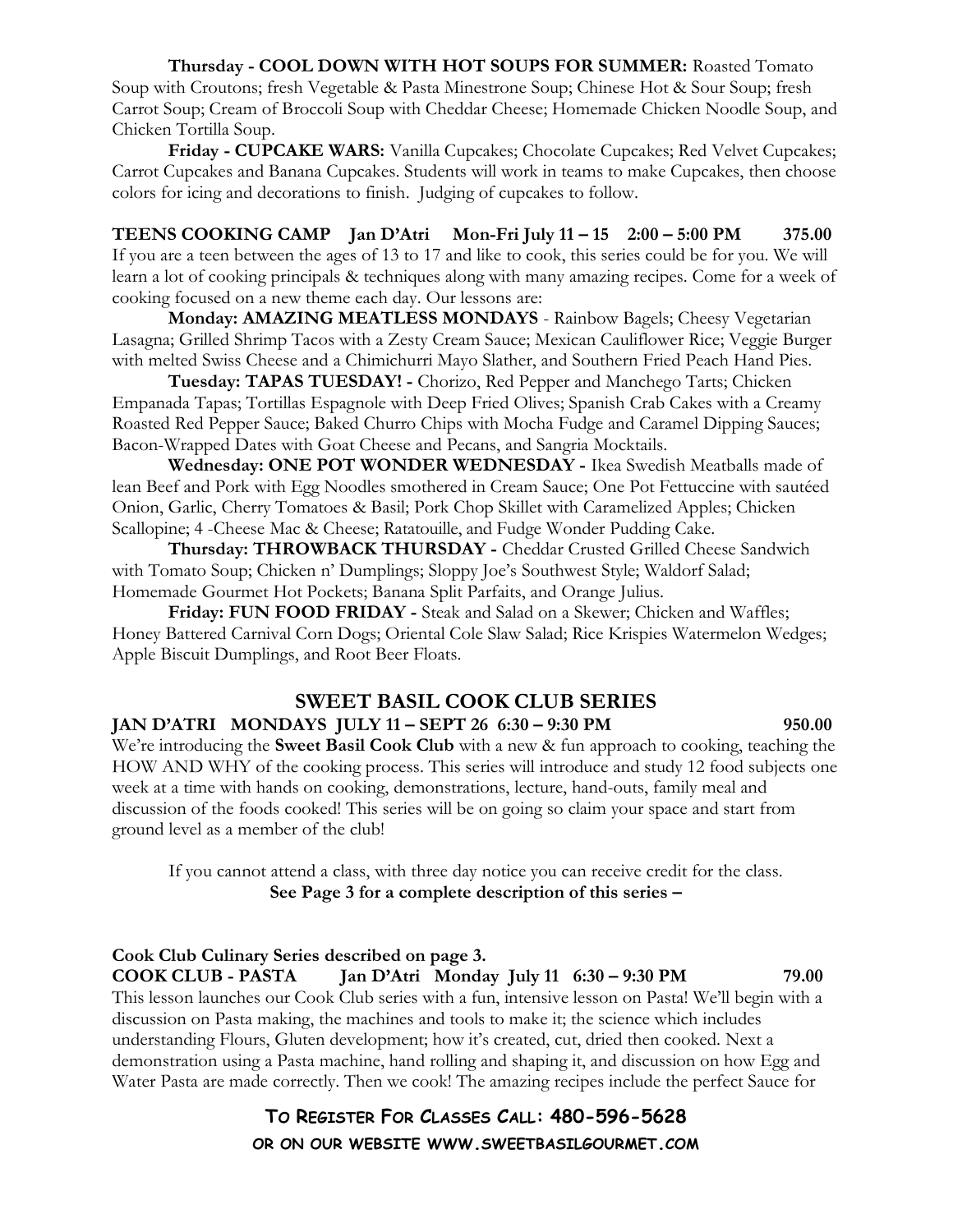each Pasta. They are Spaghetti with Bolognese Sauce; Cavatelli Alfredo; Spaetzle with Gruyere Sauce; Gnocchi Verde with Parmesan and Butter; Ravioli with Vodka Sauce; Greek Manestra (Orzo), and Crepes. We'll sit down to a meal of our creations and discussion with the group of what we learned and experienced.

GOURMET COUPLES Lisa Brisch Friday July 15 6:30 – 9:30 PM 180.00 per couple This class offers you and your partner a shared culinary experience with a gourmet menu you can dazzle your friends with long past this lesson! Come learn this delightful three-course meal served with a sampling of wines. Our lesson is Bruschetta with Artichoke Hearts & Parmesan, and Spinach Salad with Frisée & Strawberries, served with Sauvignon Blanc. The entrée is Salmon Roasted in Herb Butter with Lemon Herbed Couscous, Pan-Roasted Zucchini with Cilantro-Mint Gremolata, and Roasted Carrots & Shallots with Lemon & Thyme served with Pinot Noir. Dessert will be Strawberry Shortcakes with Cream Cheese Whipped Cream.

COOL ITALIAN BUFFET Amy Barnes Saturday July 16 9:30 AM –12:300 PM 79.00 Italian summer foods can be magical with fresh ingredients that create flavors that burst with intensity. Come for a fun afternoon of cooking for an Italian culinary experience learning Orecchiette Pasta Salad with Shrimp, Grilled Zucchini & Basil Vinaigrette; Grilled Eggplant Stacks with Tomato, Feta and Balsamic Glaze; Potato, Onion, Fontina and Rosemary Pizza; Mixed Antipasto Salad with Italian Sausages, and Parmesan Black Pepper Biscotti. Dessert will be fudgy and moist Chocolate Almond Torte.

KIDS & PARENTS SUMMER BBQ Lisa Brisch Sat July 16 2:00 – 5:00 PM 158.00/two Kids, if you are 8 or above, ask your parent to be your partner in a class where you'll discover how to have a BBQ party for your whole family! They'll love when you're the Chef cooking for the next family get-together! Our fun lesson is Deviled Eggs with chopped Parsley; Cherry Tomato Caprese Salad (chopped Tomatoes with Mozzarella Cubes, Basil, & Balsamic Vinegar); BBQ Chicken Skewers with BBQ and Sour Cream Sauces; Cheeseburger Sliders on Buns with "Special Sauce"; Potato Salad with Buttermilk-Herb Ranch Sauce; Ramen-Broccoli Slaw, and Chocolate Zucchini Cake with Fluffy Cream Cheese Frosting.

KIDS COOK CAMP Linda Martin Mon-Fri July 18 – 22 9:30 AM – 12:00Noon 375.00 If you are a kid between the ages 8 to 12, and like to cook, this summer camp is for you! We'll work on many kinds of recipes, so you'll learn to make these foods for yourself, family, and friends. Come for a fun week of cooking:

Monday - SPAGHETTI DINNER: Homemade Pasta with fresh Tomatoes, Mozzarella, & Basil; crisp Lettuce Salad with creamy Italian Dressing; Spaghetti with Meatballs & Homemade Tomato Sauce; Baked Penne Pasta with Cream, Parmesan, & Toasted Bread Crumbs; fresh Baked Italian Bread; Italian Cinnamon & Sugar Doughnut Holes, and Strawberry Gelato with freshly Whipped Cream.

 Tuesday - INDOOR COOKOUT: Campsite-style Roasted Corn & Cheese Quesadillas with Salsa; Cookout Steak with Dr. Pepper BBQ Sauce; One Pot No-bean Chili; Potato Packets with Bacon & Cheese; Best Ever BBQ Beans; Skillet Cornbread with Honey Butter, and Cinnamon-Apple Crisp with Vanilla Ice Cream.

Wednesday - SUMMER BAKE SHOP: Apple & Spice Muffins; Homemade Flakey Biscuits with Honey-Butter; Blueberry Coffee Cake; Cranberry-Orange Scones; Peach Cobbler with Homemade Vanilla Ice Cream; Icebox Sugar Cookies with Sprinkles, and Chocolate Chip-Banana Muffins.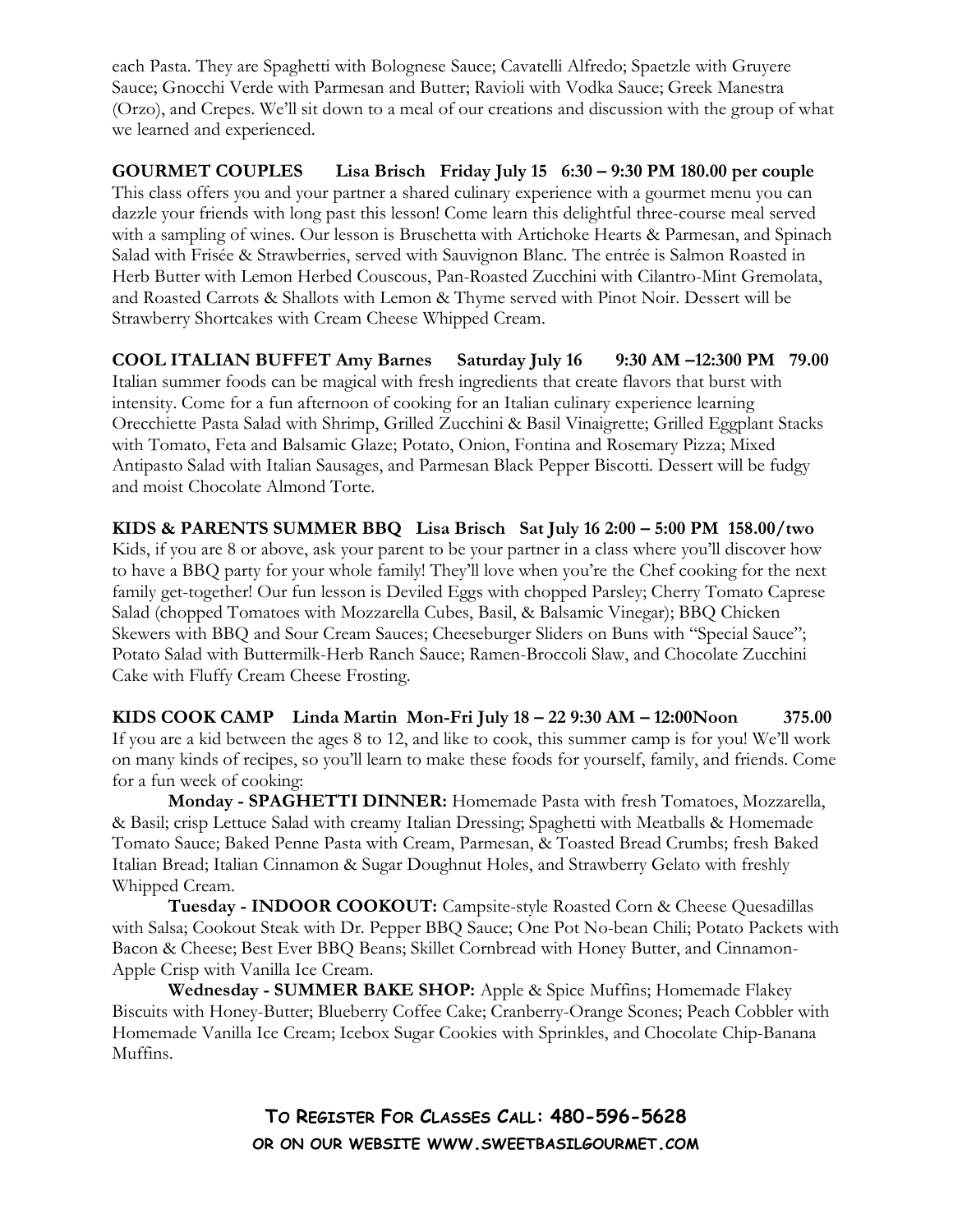Thursday - FOOD TRUCK FAVES: Street-style Corn on the Cobb; Cheese Quesadillas with Fresh Made Pico de Gallo; Crispy Shoestring Potatoes with Ranch Dipping Sauce; Cheese Steak Sliders; Chicken Fingers on a Stick with Homemade BBQ Sauce; BLT Grilled Cheese, and Homemade Churros.

Friday - CUPCAKE WARS: Vanilla Cupcakes; Chocolate Cupcakes; Red Velvet Cupcakes; Carrot Cupcakes, and Banana Cupcakes. Students will work in teams to make Cupcakes, then choose colors for icing and decorations to finish. Judging of cupcakes to follow.

TEENS COOKING CAMP Amy Barnes Mon-Fri July 18 – 22 2:00 – 5:00 PM 375.00 If you are a teen between the ages of 13 to 17 and like to cook, this series could be for you. We will learn a lot of cooking principals & techniques along with many amazing recipes. Come for a week of cooking focused on a new theme each day. Our lessons are

Monday - Brunch: Puff Pastry Cups filled with Baked Eggs, Bacon & Cheese; Herb-Oven Fried Potatoes; Sausage Links with Apricot-Mustard Glaze & Pecans; Praline Bacon; Blueberry French Toast Casserole; Brown Sugar Banana Crepes; Fruit Kebabs with Vanilla Mint Yogurt Sauce, and Orange Spritzers.

Tuesday - Asian Appetizers: Chicken Pot Stickers; Air Fryer Garlic & Ginger Sweet Chicken Wings; Hoisin Glazed Turkey Meatballs over Steamed Rice; Beef and Ramen Lettuce Wraps; Cold Shrimp and Vegetable Spring Rolls with Dipping Sauce; Baked Vegetable Egg Rolls; Chinese Almond Cookies, and Green Tea Ice Cream Shakes.

Wednesday - Caribbean: Baked Jamaican Jerk Chicken Thighs; Plantain Chips with Tomato Basil Concasse; Jamaican Curried Beef filled Pastries; Sweet & Spicy Haitian Coleslaw; Pan Fried Black Bean Cakes and Avocado Cream Sauce; Air Fryer Caribbean Wontons filled with Bananas, Pineapples, Marshmallows and Coconut; Mango Upside-Down Cake, and Coconut Punch.

Thursday - Entrée Salads: Wilted Spinach Salad with Bacon and Eggs; Caesar Salad with Oven Baked Croutons; Mixed Green Salad with Feta, Toasted Walnuts & Strawberry Dressing; Cilantro Bow Tie Pasta with Shrimp; Antipasto Salad "Tree" with Garlic Bread; Turkey Taco Cups; Chocolate Chip -Toffee Scones, and Vanilla Lemonade.

Friday - Pasta Party: Classic Fettuccine Alfredo; Pasta Bolognese with fresh Noodles; Hand Rolled Potato Gnocchi with Blue Cheese Cream Sauce; Spaghetti alla Carbonara; Homemade Loaf of Rosemary Bread; Bittersweet Chocolate Risotto, and Homemade Italian Cream Sodas.

# Cook Club Culinary Series:

COOK CLUB - CHEESE Jan D'Atri Monday July 18 6:30 – 9:30 PM 79.00 Cheese is so well loved it could be a food group of its' own! We use it in most of our favorite foods. We love it hot or cold and used in any form! It comes from cows, sheep and goats and is made all over the world! Our lesson teaches everything you need to know about Cheese - from the tools we use to process it; to the ways you can make it at home. We'll demonstrate how to make Ricotta, Mozzarella and Cheese Curds then discuss the best ways to purchase, store and use it. Our lesson of recipes include making a Cheese board with perfect pairings of Garlic & Herb Cheese Bread; Brie en Croute with Puff Pastry; Cheese Scones; creamy Cheese Sauce with a medley of Vegetables; grilled Caprese Sandwich with Beer Cheddar Soup, and Sun-dried Tomato, Spinach and Gruyère stuffed & sautéed Chicken. Dessert will be light and luscious Tiramisu. We'll sit down to enjoy all of our great food and as a group discuss what we learned and accomplished

GOURMET COUPLES Lisa Brisch Friday July 22 6:30 – 9:30 PM 180.00 per couple

Plan a special culinary evening with your partner as part of a group of couples preparing a threecourse gourmet meal served with a sampling of wines. Our delicious lesson is Goat Cheese & Herb Stuffed Mushrooms and Spring Mix Salad with Sherry Vinaigrette & Candied Walnuts, served with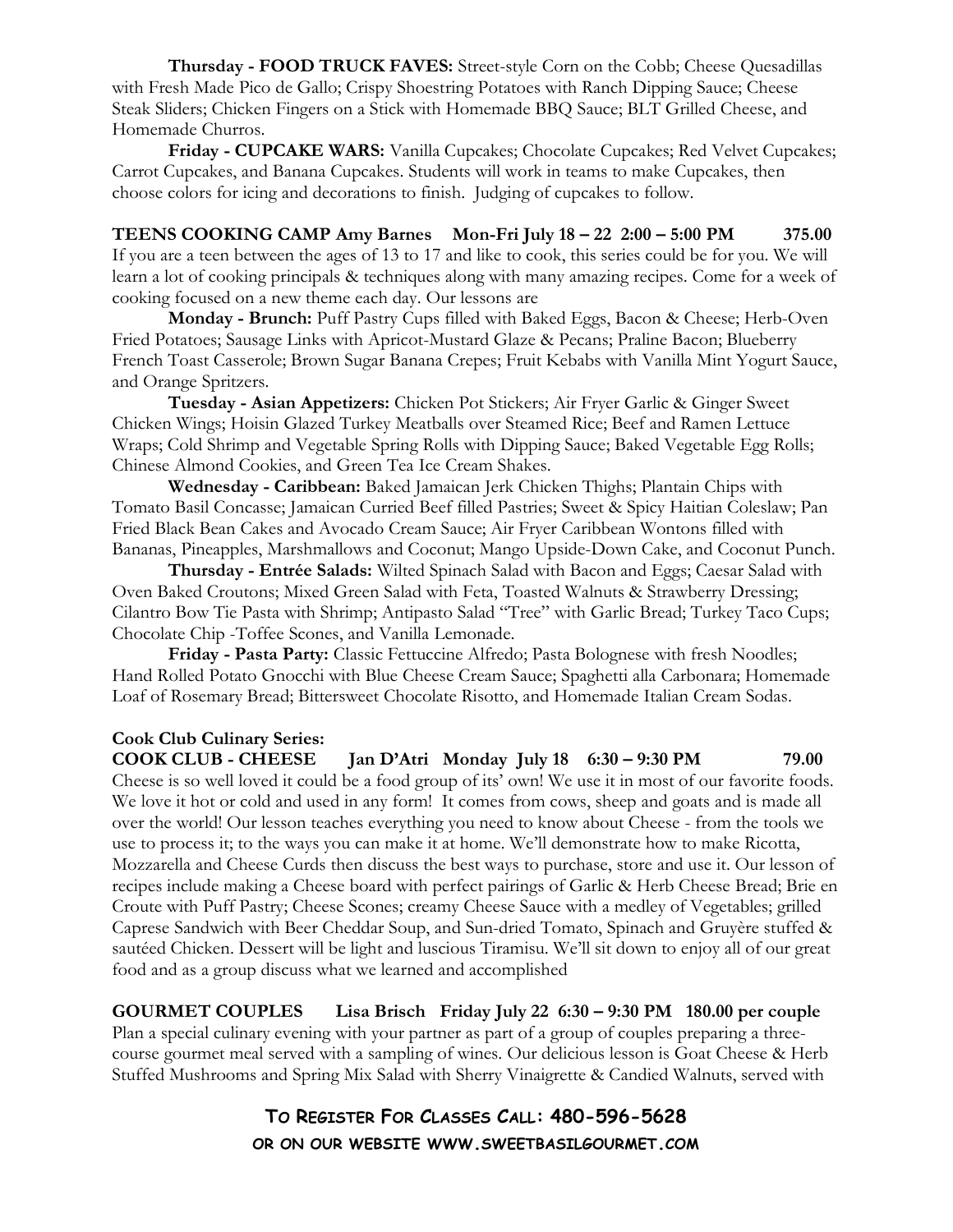Chardonnay. The entrée is Roast Pork Tenderloin with Rosemary Dijon Balsamic Reduction; Herbed Mashed Sweet Potatoes topped with Caramelized Onion; Garlic-Lemon Green Beans with Toasted Breadcrumbs, and Summer Squash Gratin with shaved Parmesan, served with Cabernet Sauvignon. Dessert will be light and luscious Raspberry Soufflés.

PARISIAN SPECIALTIES Jan D'Atri Sat July 23 9:30 AM – 12:30 PM 79.00 What is it about Parisian foods that we love so much? We'll discover the answers with this lesson of captivating foods! From many choices of Parisian favorites, we've narrowed it down to the recipes you can't live without once you know how to prepare them. Join us for a culinary trip of a lifetime! We'll learn Pinot-Salted Olive Tapenade; Tarte Flambé - Flatbread topped with spreadable Fromage Blanc, and thinly sliced roasted Onions; Grilled White Asparagus wrapped in Prosciutto with White Truffle Vinaigrette; Cognac Shrimp with Beurre Blanc Sauce; Spinach Salad with sliced Apple, crispy Applewood smoked Bacon and Fig Balsamic Dressing; Open Faced Smoked Salmon and Goat Cheese French Toast with Chilled Tomato and Cucumber Soup; and Floating Island Dessert with lighter-than-air Meringue poached in homemade Vanilla Custard topped with Caramel Sauce and toasted Almonds.

ASIAN STREET FOODS Lisa Brisch Saturday July 23 2:00 – 5:00 PM 79.00 Street foods are favorites of the countries they're from for their dynamic and satisfying flavors, local ingredients and ease of eating! This lesson takes you on a world tour the best street foods! Come learn amazing specialties including Crispy Vegetable Pancakes with Japanese BBQ Sauce; Vietnamese Summer Rolls (Lettuce, Herbs, Rice Noodles, & Shrimp, rolled in delicate Rice Paper); Malaysian Chicken Satay with roasted Peanut Sauce with Lemongrass, Ginger, Garlic and Tamarind; Shrimp Toasts (Ground Shrimp, Scallions, Cilantro and Ginger dipped in Egg Whites, covered with Sesame Seeds); Japanese Fried Chicken (Karaage); Korean Sizzling Beef Lettuce Wraps, and Vietnamese Iced Coffee Ice Cream.

KIDS COOK CAMP Linda Martin Mon-Fri July 25– 30 9:30 AM – 12:00Noon 375.00 If you are a kid between the ages 8 to 12, and like to cook, this summer camp is for you! We'll work on many kinds of recipes, so you'll learn to make these foods for yourself, family, and friends. Come for a fun week of cooking:

Monday - HOMEMADE PIZZA: Three Cheese Pizza; Italian Sausage Pizza with fresh Tomato Sauce; Bacon & fresh Tomato Pizza with Mozzarella Cheese; Sautéed Veggie Pizza; Italian Salad Pizza; Pepperoni & Cheese Homemade Pizza, and S'mores Dessert Pizza.

Tuesday – DESSERTS: Powdered Sugar Homemade Doughnut Holes; Peach Cobbler with Homemade Ice Cream; Candy Bar Brownies; Fresh Apple Tarts; White Chocolate Dipped Sugar Cookies; Phyllo Tarts with Chocolate & fresh Berries, and Fried Banana Bites with Chocolate Sauce.

Wednesday - SALSAS & SAUCES: Basil Pesto over Angel Hair Pasta with Garlic Toast; fresh Tomato Salsa with Homemade Tortilla Chips; Steamed Fresh Broccoli with Cheddar Cheese Sauce; Avocado & Mango Salsa with Three Cheese Quesadillas; Cola BBQ Sauce with Sautéed Marinated Chicken; Homemade Ice Cream with Caramel & Chocolate Sauces, and fresh Berry Salsa with Homemade Lemon Pound Cake.

Thursday - NOODLES & MORE NOODLES: Noodle Goulash with Spaghetti-Style Meat Sauce; Rolled Lasagna with Mozzarella & fresh Tomato Sauce; Stir-Fry Vegetables & Noodles; Spaghetti Omelet; Homemade Macaroni & Cheese; Asian Vegetable & Noodle Salad, and Chicken & Noodle Casserole.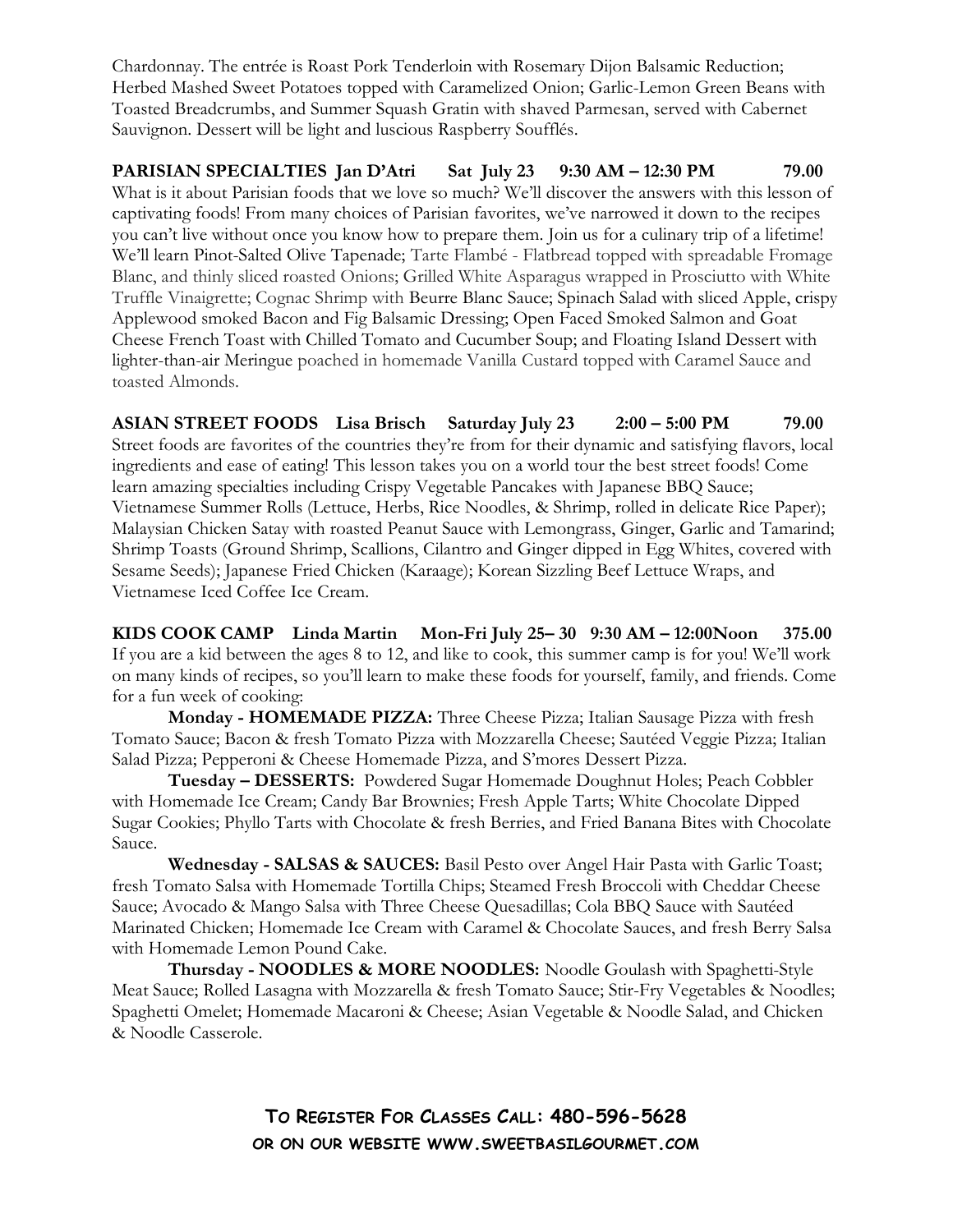Friday - CUPCAKE WARS: Vanilla Cupcakes; Chocolate Cupcakes; Red Velvet Cupcakes; Carrot Cupcakes, and Banana Cupcakes. Students will work in teams to make Cupcakes, then choose colors for icing and decorations to finish. Judging of cupcakes to follow.

#### Cook Club Culinary Series described on page 3.

COOK CLUB - CHICKEN Jan D'Atri Monday July 25 6:30 – 9:30 PM 79.00 Chicken is a wonderful choice in meal preparation for several important reasons. It's a healthy choice as a reliable source of protein, as a lean meat it helps us build muscle and maintain a healthy weight. It's easy and convenient to cook and you can choose any cooking method to prepare it. It's a versatile crowd pleaser. Chicken appeals to many tastes and can be prepared for any flavor profile. In class we will discuss tools and equipment for a variety of preparations; choices and reasons for flavoring and cooking, and the best methods to handle and prepare it. As we gather in the kitchen to cook, we'll work from these amazing recipes: Cornell's Famous BBQ Chicken; My Momma's Golden Chicken; Teriyaki Chicken Stir-fry; Chicken Saltimbocca; Jan's Homemade Chicken Soup; Chicken Lettuce Wraps; and Michael Symon's favorite and best Roast Chicken. We'll enjoy a meal of these great foods, then Jan will lead a group discussion to let us evaluate our cooking experience. Like a book club but much yummier!

IN & OUT GRILLING Amy Barnes Tuesday July 26 6:30 – 9:30 PM 79.00 Grilling captures some of the best flavors possible when cooking many foods. This class will take the grill process inside and outside to learn how to do it, using equipment that best enhances the food you're cooking! This fun and helpful lesson teaches you to grill a complete meal with timing and temperatures that will give you perfect results! Come learn Alder Plank Smoked Salmon with Hazelnut Hollandaise; Yogurt Marinated Chicken Satay with Peanut Sauce; Grilled Portobello Mushrooms stuffed with Parmesan Garlic Mashed Potatoes and drizzled with Basil Oil; Roast Beef Panini with Caramelized Shallots and Blue Cheese; Jerked Chicken Wings with Cool Green Dip, and Margarita Grilled Shrimp with Creamy Green Chili Rice.

PASTA FOR SUMMER Amy Barnes Wednesday July 27 6:30 – 9:30 PM 79.00 We all love Pasta for how delicious and satisfying it is! For summer, we're teaching a collection of summertime Pasta dishes that will capture your family's requests for great tasting meals! Come for a fun class and learn how to do these for yourself! Our lesson is Linguini Shrimp Fra Diavolo; Herb Roasted Chicken with creamy spicy Buffalo Sauce in Stuffed Shells; Bacon & Onion Risotto; Herbed Farfalle, Havarti and Grilled Chicken Salad; Spaghetti with Smoked Salmon and Pesto; Homemade Farfalle (bowties) with Lemon Herb Butter Sauce, and Air Fryer Rigatoni Chips with Marinara Dipping Sauce. With our meal we'll enjoy Italian Amaretto Margaritas.

GOURMET COUPLES Lisa Brisch Friday July 29 6:30 – 9:30 PM 180.00 per couple You and your partner can have a fun new culinary experience with the lessons in this class. Come for an evening of adventurous cooking to prepare this gourmet three-course meal. When we sit down to eat, we'll enjoy a couple of wines with the meal. Our lesson is Tomato Bruschetta with Arugula Pesto & Goat Cheese; Stacked Tomato Salad with Tapenade & Basil Dressing, served with Chardonnay. The entrée is Pan-Seared Steaks with Shallot Butter Sauce; Orzo Risotto with Tomatoes & Capers; Rosemary Sweet Potato Stacks, and Broccoli with Herbed Salsa Verde, served with Merlot. Dessert is Chocolate Pots de Crème with Brown Sugar Bourbon Whipped Cream.

ICE CREAM DELIGHTS! Jan D'Atri Saturday July 30 9:30 AM – 12:30 PM 79.00 What better way to carve out a whole lot of fun this summer than with a selection of these irresistible refreshing homemade frozen treats! Come and indulge in treats that will make you think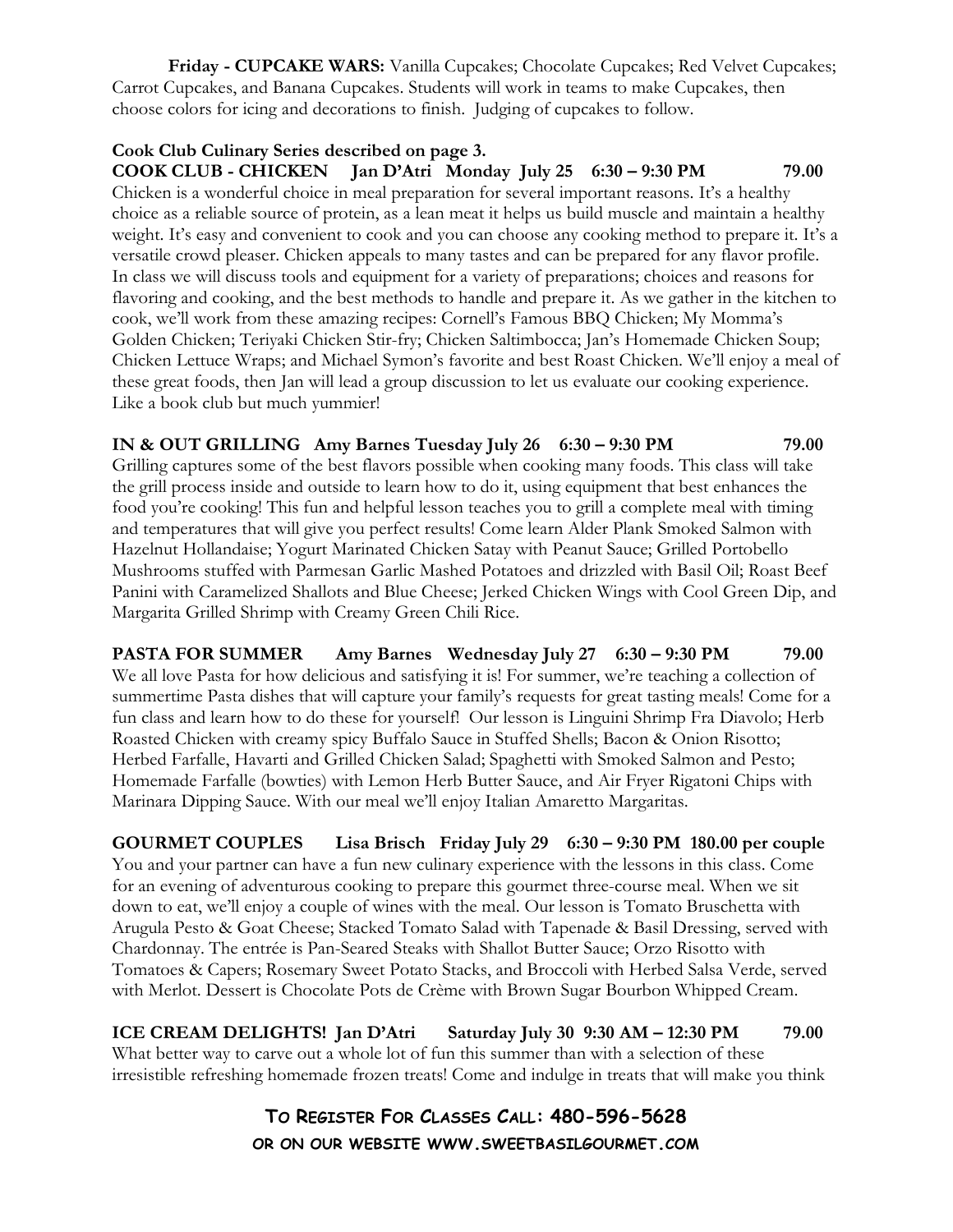you've just died and gone to heaven! Our recipes are meant to be shared with everyone at home, delighting them with frozen goodness! Come for Homemade Avocado and Almond Ice Cream with Shortbread Cardamom Cookies; Mini Frozen Lemonade Pies with Graham Cracker Crust and fresh Lemon Curd; Ice Cream Sundae with rich Vanilla Bean Ice Cream drizzled with Maple Balsamic Sauce & topped with Candied Walnuts; Nutella Mousse Klondike Cake with homemade Nutella Mousse, frozen Klondike Bars and covered with dark Chocolate Sauce; Kahlúa Milkshake served with frozen Chocolate Banana Bites; Gelato Roses in a made-from-scratch Waffle Cones; Lychee & Lime Sorbet with a hint of mint!

MEDITERRANEAN FINGER FOODS Lisa Brisch Sat July 30 2:00 – 5:00 PM 79.00 Bright flavors with fresh ingredients are at the heart of this array of these Mediterranean specialties. So perfect this time of year, these no muss or fuss bite-sized morsels make an easy dinner or inviting foods for casual entertaining. Take an afternoon to enjoy a lesson of Tabouleh & Pita Chips; Spanakopita (baked Phyllo Triangles with Spinach & Feta); Zucchini Fritters with Tzatziki Sauce; Pomegranate & Orange Chicken Kebabs; Turkey Meatballs with Tahini Sauce; Lemon Couscous Salad with Chickpeas & Feta, nestled in Lettuce Cups and Moroccan Carrot Salad with Pistachios, Dried Apricots, & Mint, topped with Pita Strips.



Cook Club Culinary Series described on page 3.

COOK CLUB – BARBEQUE Jan D'Atri Monday August 1 6:30 – 9:30 PM 79.00 We're packing this class with valuable information about all aspects of grilling and barbecuing. We do it year-round for the ease, wonderful flavors created. There is a lot to know to do it successfully. We'll start with the grilling process & how it happens; how to use marinades, rubs and sauces; best cuts of meat for grilling; preparing the grill for cooking, temperatures and timing! There's more but here is the menu: Bon Appetit Best BBQ Ribs; Grilled Streak Skewers with Chimichurri Sauce; BBQ Hangar Steak with Red Wine Sauce; Grilled Mixed Veggies with Herb Bread; Bacon, Rum and Orange Chicken Kabobs; Grilled Mixed Veggies with Herb Bread; Grilled Apples with Apple Wine and Rich Vanilla Ice Cream. . We'll sit down to enjoy all our great food and as a group discuss what we learned and accomplished.

SOUTHWEST SAMPLER Amy Barnes Tuesday August 2 9:30 AM – 12:30 PM 79.00 Southwest foods and flavors are characterized by strong, bold flavors that satisfy our craving for real food, taste and texture. This lesson teaches how to use locally produced ingredients like Mesquite, Cilantro and Chilies to create dishes and flavors for pure eating pleasure. Come for a

dynamic lesson to learn Red Chile Marinated Shrimp Tacos with Avocado; Mango, Jicama and Corn Salad; Black Bean and Three Bell Pepper Salad; Skirt Steak & Bacon Fajitas with Onions and Red Pepper; Homemade Tortillas & Border Guacamole; Chocolate Mexican Wedding Cookies, and Sparkling Blueberry Lime Tequila Punch.

DIM SUM SPECIALTIES Linda Martin Tuesday August 2 6:30 – 9:30 PM 79.00 The concept of Dim Sum translates to "touching heart" and defines small foods served with tea. Varieties include Beef, Fish, Pork, Chicken and Veggies often wrapped in little bite-sized Buns, gently steamed and served in an assortment. These popular morsels offer a wonderful way to entertain with a variety of satisfying foods! Come for a fun evening and immerse yourself in this tradition of Cantonese specialties. And instead of hot tea, we'll serve wine!! Our lesson is Crispy Vegetable Egg Rolls with Honey-Mustard Sauce; Steamed Pot Stickers with Soy Dipping Sauce; Pan-Fried Pork Bun Dim Sum with Chili Oil; Steamed Chicken & Cilantro Wontons; Foil-Wrapped Marinated Chicken Bites, and Pork & Mushroom Shumai Dumplings.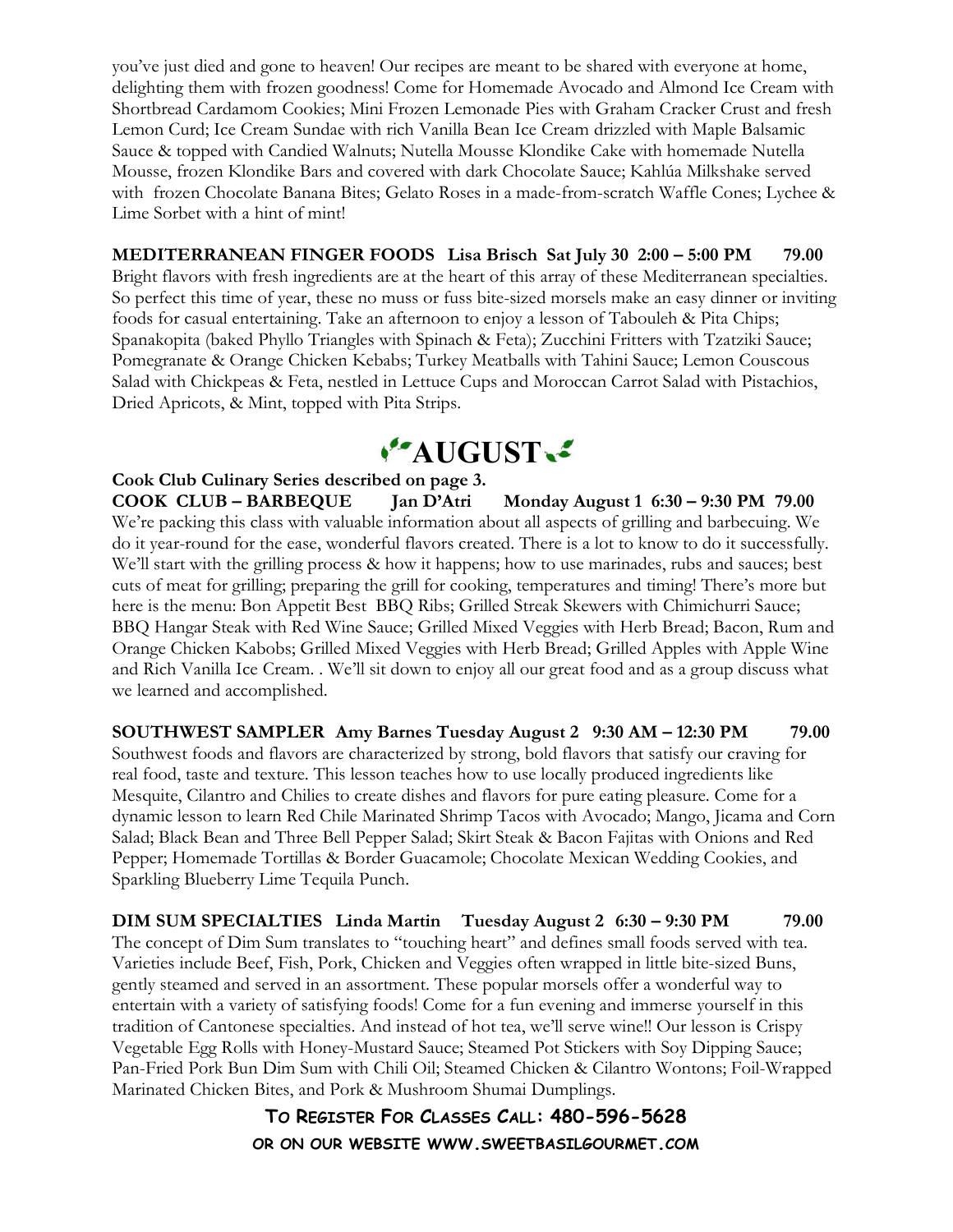SUMMER COMFORT FOODS Amy Barnes Wed August 3 6:30 – 9:30 PM 79.00 This lesson is about making foods we love to eat that are especially good in summer! Come treat yourself to a lesson of cool, comfortable dishes that everyone will want to dive into! Our lesson is Almond-Crusted Goat Cheese Salad with Raspberry Poppyseed Dressing; Crispy Garlic Oven-Fried Chicken Breast with Garlic Aioli; Air Fryer Mexican Street Corn (Elote); Mac and Cheese "Muffins" with Bread Crumbs on top, and Zucchini Pancakes with Parmesan and Onions and topped with Sour Cream. Dessert will be Peach and Blackberry Tart with Oatmeal-Cookie Crust. We'll enjoy it all with a Frozen Ice Cream & Creme De Menthe Grasshopper topped with grated Chocolate.

PLANT BASED COOKING Lisa Brisch Thurs August 4 9:30 AM-12:30 PM 79.00 Learn more about this healthy way to cook and eat with recipes that use fresh, natural foods to flavor and combine ingredients into totally satisfying meals. Enjoy a fun morning of cooking and learn Fluffy Vegan Oatmeal Pancakes; Chickpea Salad with Celery, Scallions, Dill Pickles and Homemade Vegan Mayonnaise; Pinto Bean-Beet Burger on a Bun with Lettuce, Tomato and Onion; Mushroom Bolognese with Fettuccini; Palak Dal (Spinach Dal with Cumin & Mustard Seeds); Italian Flatbreads with Salsa Verde, and Vegan Blueberry Muffins with Streusel Topping.

TUSCAN SUMMER SPECIALTIES Linda Martin Thurs August 4 6:30 – 9:30 PM 79.00

Our lesson takes you on a journey of Tuscan favorites. Come for a delightful and delicious lesson of Fig & Caramelized Onion Pizza with Fontina & fresh Thyme; Tuscan Harvest Salad with Roasted Beets, Baby Arugula, & Goat Cheese; Seared fresh Salmon with Herbs, Garlic, Olives & Tomatoes; Lemon, Garlic & Rosemary Tuscan-Style Roasted Chicken; Sautéed fresh Vegetables with Puttanesca Sauce; Slow Cooked Saffron Risotto, and Vanilla Panna Cotta with Moscato Berries.

LUNCH AND LEARN Jan D'Atri Friday August 5 12:00 Noon – 1:00PM 40.00 Give yourself the treat of a luscious light lunch with recipes you'll be excited to make right away! This fun DEMONSTRATION teaches a menu made for summertime eating. Come to learn Succulent Cajun Shrimp skillet with charred Sourdough Bread, served with Louisiana-Arizona Sunburst Salad made with Port-soaked Cranberries, toasted and Caramelized Pecans, Stilton Cheese and Mixed Greens all " jazzed" up with Peppery Raspberry Vinaigrette. Dessert will be the New Orleans Café Du Monde original Beignets.

GOURMET COUPLES Linda Martin Friday August 5 6:30 – 9:30 PM 180.00 per couple Invite your partner to share a "Foodie" experience preparing a three-course menu with a group of other Foodie couples. We'll have a great time cooking and when it's time to sit down, will enjoy our meal with a sampling of wine. Come be part of learning Cumin Dusted Sea Scallop Amuse with Cilantro Oil and Roasted Beet & Baby Arugula Salad with Goat Cheese & Balsamic Dressing, served with Sauvignon Blanc. The entrée is Cast Iron Seared New York Steak with Rosemary-Port Sauce; Flame Grilled Fresh Broccoli; Butter & Marsala Glazed Fresh Carrots; and flash Cooked Crispy Shoestring Potatoes with Truffle Oil & Fresh Herbs, served with Zinfandel. Dessert is Bittersweet Chocolate Mousse with Whipped Cream & Shaved Chocolate.

SUMMER CUPCAKES Jan D'Atri Saturday Aug 6 9:30 AM – 12:30 PM 79.00 Cupcakes are perfect sweet treats for celebrations and all special occasion! Flavor choices are endless and everyone loves to eat them! Our summertime creations will look like an array of little works of art! Come learn to make these special recipes which include Rum Baba Cupcakes with fresh Berries and Chantilly Cream; Chocolate Cupcakes with Chocolate Ganache and Mocha Chocolate Drizzle; Homemade Twinkies with grown up flavors; Brown Butter Salted Caramel Popcorn Cupcakes; Red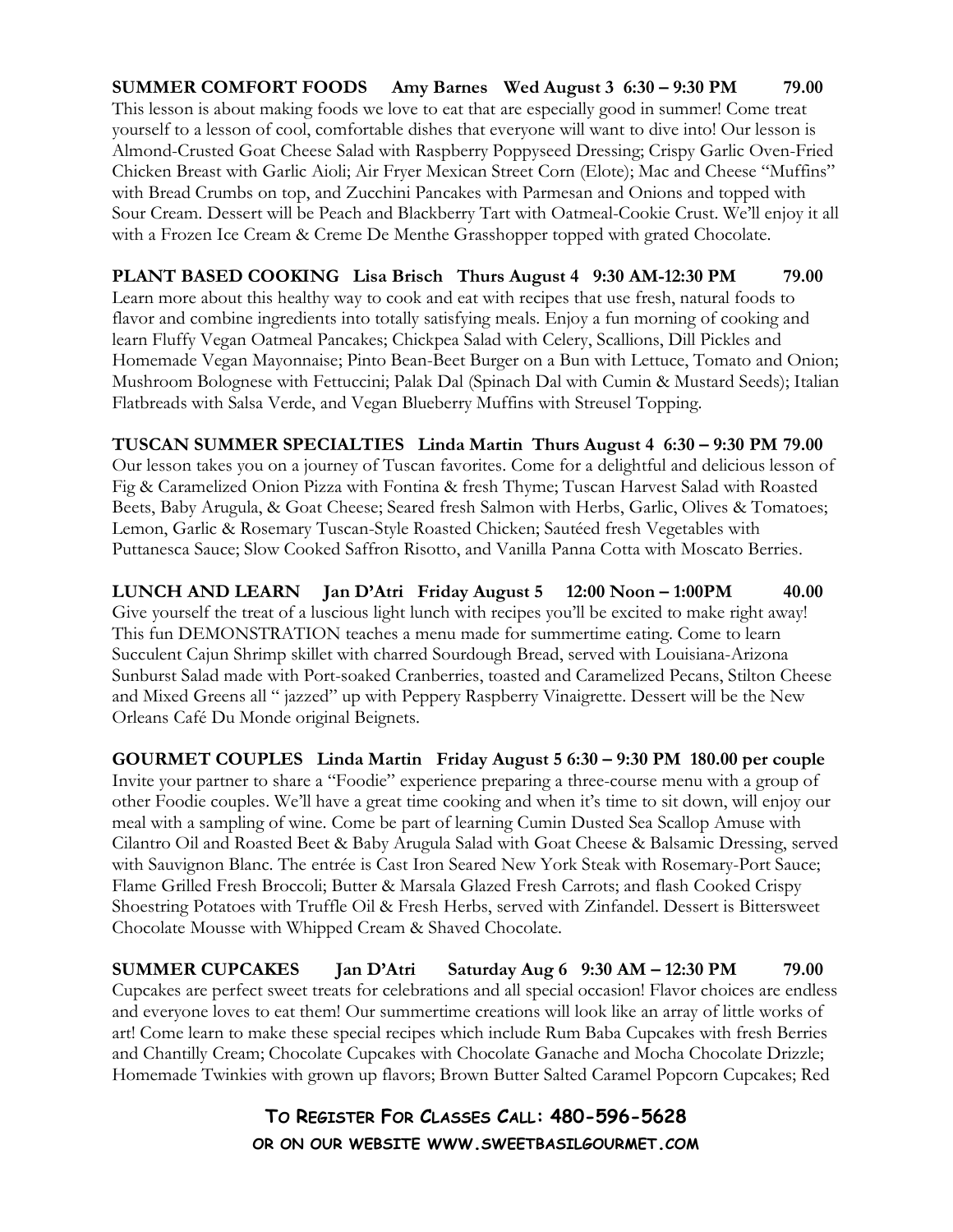Velvet Cupcake Pops; Layered Lemon Cupcakes with Lemonade Icing decorated with sugar Roses and Butterfly Tops; and Churro Cupcakes with Cinnamon & Dulce de Leche Buttercream and Cinnamon Sugar Tortilla Strips.

CHINESE SPECIALTIES Lisa Brisch Saturday August 6 2:00 – 5:00 PM 79.00 The captivating flavors of Chinese cuisine can be easily created with an understanding of the Sauces, Flavorings, Spices, and Ingredients used. This will be the focus of our class, giving you knowledge and freedom to recreate great flavors at home. Our lesson of favorite dishes includes Egg Drop Soup; Stir-fried Singapore Noodles (Curried thin Rice Noodles with Shrimp); Sichuan Stir-Fried Beef with fresh Herbs; Chinese Chicken Lettuce Wraps marinated with Sherry, Soy, Sesame Oil and Oyster Sauce; General Tso's Chicken (Sweet, Spicy and Fried); Pork Fried Rice, and Flakey Scallion Pancakes with Soy Scallion Dipping Sauce.

Cook Club Culinary Series described on page 3. COOK CLUB – VEGETABLES Jan D'Atri Monday August 8 6:30 – 9:30 PM 79.00 There is a lot to know about Vegetables and how to cook them! Whether you use them a lot or not often, we'll start with understanding how select the best quality, how to store for maximum use & how to cook using a process that gives you maximum flavor. We'll include how to get best results when cooking; tools and equipment that work best in preparation. Our recipes are Vegetable and Cheese Tart; Eggplant Parmigiana; Veggie "Tower"; Stuffed Mushrooms" Brussels Sprouts Salad; Potatoes Anna; and Sweet Potato Pie. We'll enjoy a meal of these great foods, then Jan will lead a group discussion to let us evaluate our cooking experience. May feel like an experiential book club but the results will be well delicious!

RIBS & WINGS Linda Martin Tuesday August 9 6:30 – 9:30 PM 79.00 It's a party in the making with these foods! Sweet and savory Barbeque Sauces, tender full of flavor Ribs and Wings. What could be better for summer parties! Join us for our lesson of Grilled Asian Spiced Wings with Hot & Sour Sauce; Jerk Seasoned Caribbean-style Wings; Grilled Buffalo-style Wings with Cilantro-Ranch Dip; Oven Roasted Baby Back Pork Ribs with Jack Daniels BBQ Sauce; Deviled Pork Ribs; Charred Korean-style Short Ribs with Asian Pears, and Beef Ribs on the Grill with Coffee BBQ Sauce.

SOUTHERN COMFORT Lisa Brisch Thursday August 11 9:30 AM – 12:30 PM 79.00 Southern cooking is a style of its' own. This regional cuisine is loaded with recipes passed from generation to generation, prepared the Southern way! Come learn the Southern methods and how great they are in this fun class. We'll learn Cheddar & Pimento Biscuits; Bacon & Cherry Tomato Salad dressed with Cider and Maple Syrup Vinaigrette; Saucy New Orleans BBQ Shrimp (spicy Shrimp seasoned with Beer & Worcestershire); Smothered Chicken (Chicken in Onion Sage Gravy); Sweet Corn Spoonbread (Soufflé-like creamy Corn Bread); Grits & Greens (creamy slow-cooked Grits with sautéed Garlic Greens) and Southern Pecan Pie Bars with Bourbon Whipped Cream.

FISHIN' AROUND Linda Martin Thursday August 11 6:30 – 9:30 PM 79.00 Fish is easy to prepare when you understand how to select and store it properly. When you begin with the best quality product and understand the best cooking method for the Fish you will achieve the results you want. Come for a fun evening of cooking and learn to prepare Sautéed Tilapia with Butter, White Wine, & Capers with Glazed Carrots; Walnut-Crusted Ginger Salmon with fresh Herb Rice Pilaf; Fillet of Sole Roasted in Parchment with Vegetables & Lemon-Butter Sauce; Poached Fresh Fish in Basil-Cream Sauce; Braised Red Snapper with White Wine, Fresh Tomatoes, & Herbs with New Potatoes, and Cedar Plank Grilled Salmon with fresh Herb Pesto.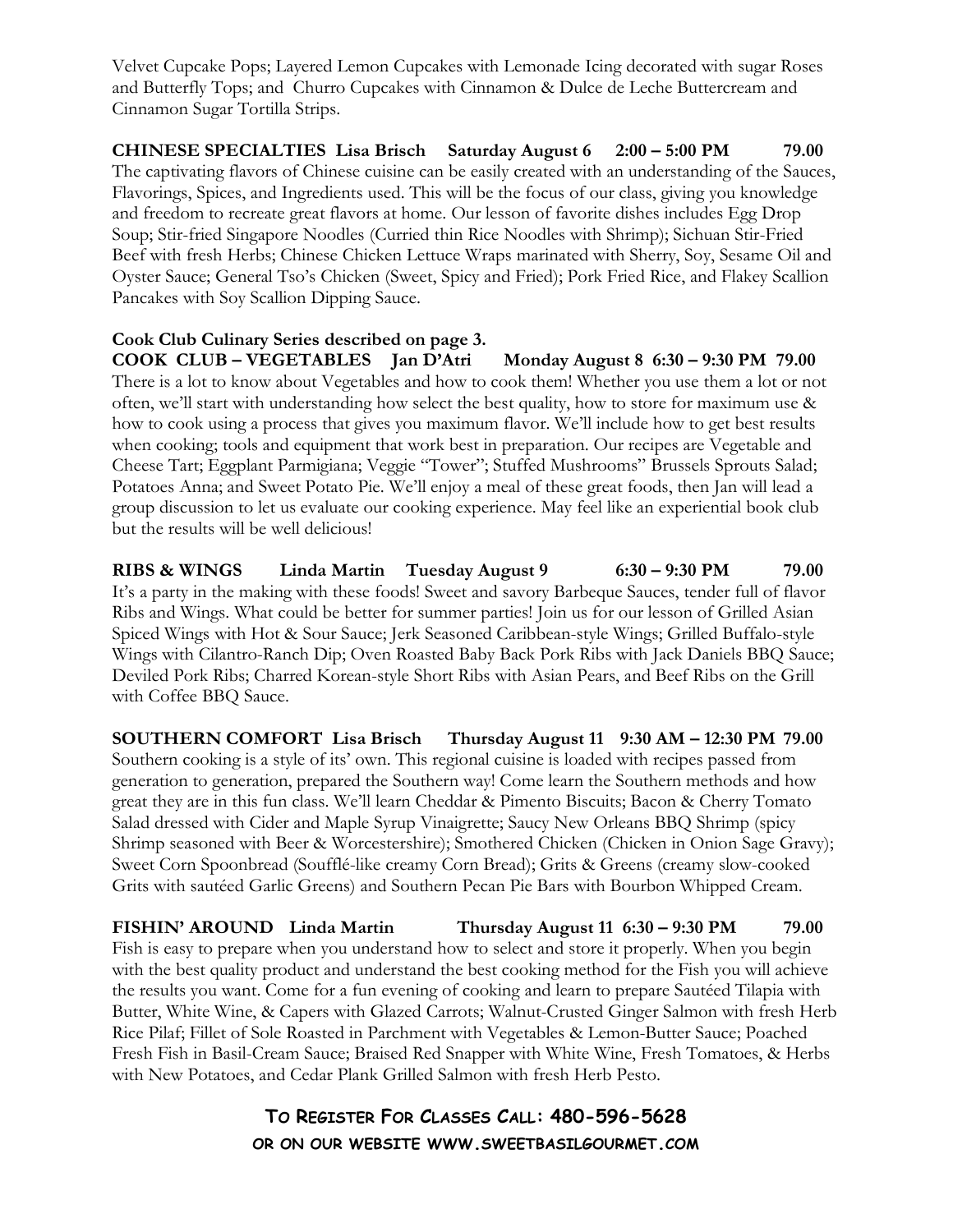LUNCH AND LEARN Linda Martin Friday August 12 12:00 Noon – 1:00PM 40.00 This lesson offers a perfect opportunity to enjoy a delicious lunch and perhaps share it with a friend! Learn from our DEMONSTRATION a menu you'll enjoy again and again. Our lesson is Salad of Tomato, Avocado, & Radish Sprouts topped with Pan Seared Shrimp, mixed with Honey-Lemon & Basil Oil Vinaigrette and served with fresh Herb Biscuits. Dessert will be fresh Blueberry & Raspberry Crostata with Sweet Mascarpone Cream.

GOURMET COUPLES Linda Martin Friday August 12 6:30 – 9:30 PM 180.00 per couple Invite your partner to share the experience of preparing a three-course gourmet dinner. We will divide the menu among couples and each team will be part of preparing this amazing menu! Join us and learn to prepare Chorizo Taquito Amuse with fresh Orange Salsa and Iceberg Wedge Salad with Bacon, Creamy Blue Cheese Dressing & Cracked Black Pepper, served with Sauvignon Blanc. The entrée is Flame Cooked Brazilian Spice Salmon with Curry Aioli; Slow Simmered Black Beans with Cumin & Chili; Crispy Bacon Fried Rice, and Roasted Beets & Carrots with Dijon Butter & fresh Dill, served with Zinfandel. Dessert will be Bananas Foster Flambé with Homemade Vanilla Ice Cream.

KIDS & PARENTS 7 DAYS OF DINNER L Brisch Sat Aug 13 9:30AM–12:30PM 158.00 for two Mom and Dad, if your child (aged 8 and above) likes to cook, treat them to a lesson you can share learning new dinner recipes for your family. Each recipe is a meal for a different day of the week! After this class your young cook may want to take over family meal making! Come to learn: Meatless Monday – Skillet Mac & Cheese with Broccoli; Taco Tuesday – Beef Taco Bake; Waffle Wednesday – Bacon Maple Waffles; Thursday Brinner (Breakfast for Dinner) – Potato & Sausage Popover; Pizza Fri Yay! – Peanut Sauce Chicken Pizza; Stir-fry Saturday – Orange Beef Stir-Fry, and Sunday Supper – Skillet Lasagna.

MEDITERRANEAN TAPAS Jan D'Atri Saturday August 13 2:00 – 5:00 PM 79.00 Ingredients found throughout the sun-kissed region of the Mediterranean there are perfect choices for summertime meals. These tantalizing little appetizers are known as Tapas! They are made with an array of local foods that taste so great you may feel you can't get enough of them. We'll make sure you do get enough with this selection! Come for a delightful afternoon of cooking and immerse yourself in this clean and breathtakingly array of foods! Our lessons will be Mediterranean Flatbread with toppings including: homemade Hummus, Greek Olives, Marinated Artichoke Hearts, Roasted Red Peppers, Cherry Tomatoes, and Feta with Balsamic Glaze; Grilled Beef on Charred Sourdough with Bleu Cheese, Arugula and Balsamic Reduction; Homemade Baked Cheese with Spinach Ravioli appetizer with Marinara Sauce; Grilled Halloumi Cheese with Dried Cherries, Dates & Apricots, sauteed in Sherry; and Lemon Spinach Artichoke Dip with Homemade Pita.

#### Cook Club Culinary Series described on page 3.

COOK CLUB – EGGS - Jan D'Atri Monday Aug  $15$  6:30 – 9:30 PM 79.00 We use Eggs in all the cooking we do. They are an important ingredient to so many recipes. This class will clarify what we need to know about cooking them to eat by themselves or to use as an ingredient! We'll include the little-known facts about Eggs; the best ways to store and cook them and equipment that is used in the cooking process. Our lesson will be Cheese and Leek Souffle; Eggs Benedict; Quiche of Bacon, Swiss Cheese and Spinach; Poached Egg on Caesar Salad; Potato, Onion & Egg Torta; and Egg Custard Pie. . We'll sit down to enjoy all our Eggs made every way and as a group discuss what we learned and accomplished.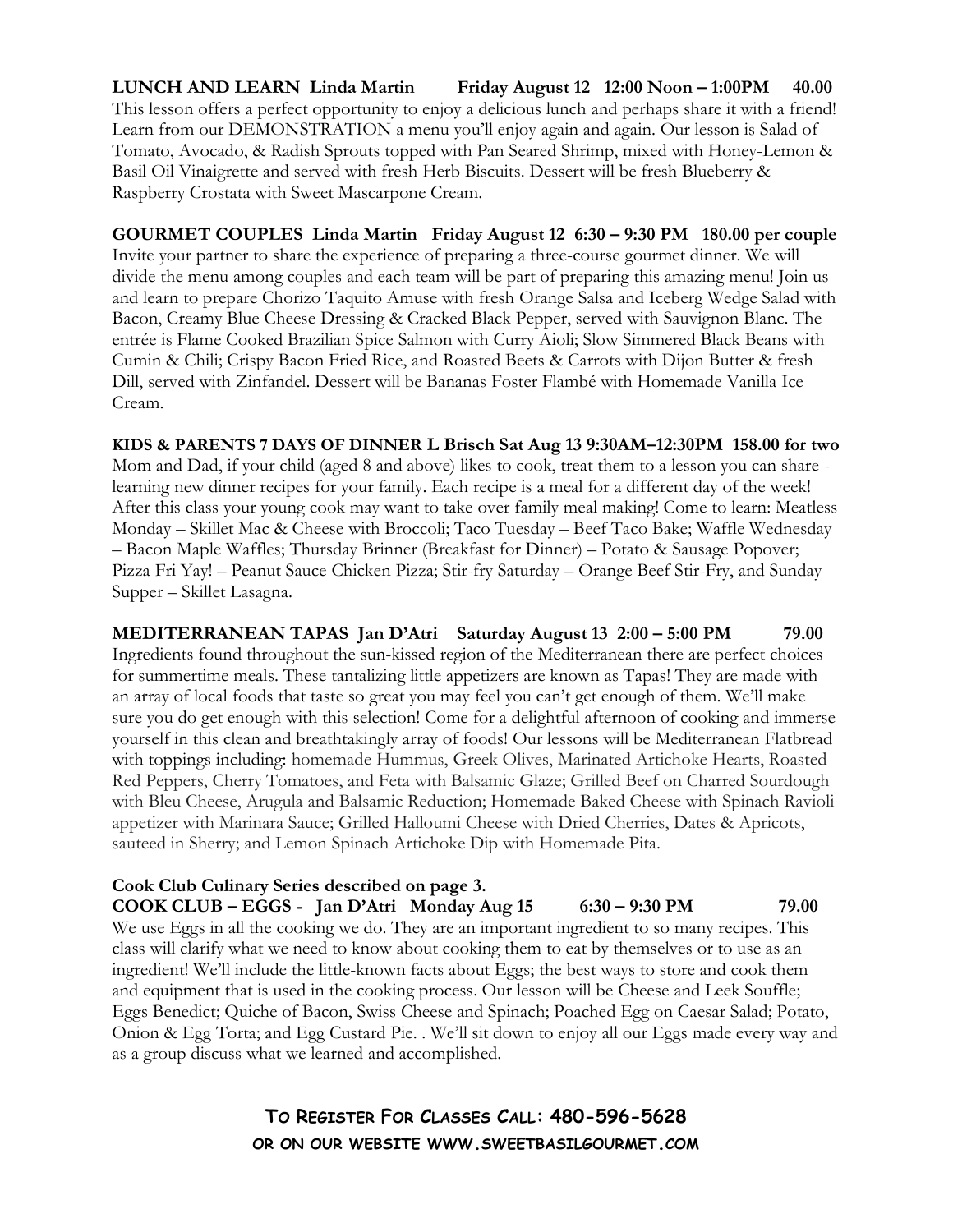CAMPFIRE FOODS Linda Martin Tuesday August 16 6:30 – 9:30 PM 79.00 This class will prepare you to cook your meals while camping. Discover the pleasure of using a grill grate, cast iron pan, & foil packets to grill, bake and steam foods while cooking in the great outdoors! Advance your culinary skills so you can impress fellow campers with perfectly prepared foods! Come to learn Campfire Caprese Brie Appetizer; Char Cooked fresh Artichoke with Curry & Garlic Aioli; Perfect Grilled New York Steak with Garlic Butter; Grilled Potato Bundles with Bacon & Cheddar; Flame Cooked Corn on the Cobb with Lime-Cilantro Butter & Cotija Cheese; Campfire BBQ Beans, and for dessert Grilled Peach Cobbler with freshly Whipped Cream.

AIR FRYER MAGIC MEALS Amy Barnes Wednesday August 17 6:30 – 9:30 PM 79.00 Discover how the magic of Air Fryer cooking lets you cook "fried" foods in a healthy way. Bring your unit and we'll use it to help you understand all it can do as we prepare the lessons of this class. Our lesson of Air-Fried cooked foods includes: Bang Bang Shrimp Lettuce Wraps; Five Spice Beef and Veggies over Steamed Rice; Paprika & Rosemary Marinated Chicken Breast with Saffron Aioli; Parmesan French Fries with Homemade Ranch Dip; Cheeseburger Egg Rolls, and Crème Brûlée.

POOL TIME FINGER FOODS Lisa Brisch Thursday Aug 18 9:30 AM – 12:30 PM 79.00 Invite friends to enjoy a pool cool down then dinner with a refreshing menu of a light and yummy foods. Our fun lesson of crowd pleasers includes: Stuffed Caprese Tomatoes (Cherry Tomatoes stuffed with Mozzarella and Basil Pesto, with a Balsamic Drizzle); Chipotle & Pepita Guacamole with Tortilla Chips; Crostini with Goat Cheese & Watermelon-Beet Salsa; Vietnamese Summer Rolls (Lettuce, Herbs, Rice Noodles, & Shrimp, rolled in delicate Rice Paper); BBQ Chicken Sliders with Pickled Onions; Grilled Beef Satay with Peanut Sauce; Mini Chocolate Ice Cream Sandwiches, and Watermelon-Mint Margaritas.

NEW ENGLAND CLAM BAKE Linda Martin Thursday August 18 6:30 – 9:30 PM 79.00 We're importing this classic summertime feast to our kitchen with an evening of fun spent cooking and eating as though we are at the beach! Come for a delicious experience and learn to make this party for yourself! Our lesson is Bruschetta with Grilled Corn, fresh Tomato, & Smoked Paprika; Cool Tomato & Cucumber Salad; Stove Top New England-Style Clambake with Potatoes, Corn, Shrimp, Clams, & Sausage; Flakey Buttermilk Biscuits with Burnt Onion Butter; Corn & Cod Chowder; Creamy Coleslaw, and dessert of Strawberry-Rhubarb Crisp.

LUNCH AND LEARN Lisa Brisch Friday August 19 12:00 Noon – 1:00PM 40.00 Take a break and treat yourself to lunch with a refreshing summer menu. This DEMONSTRATION is the ticket to making it a special day! Enjoy a meal of Sautéed Lemon Chicken Breasts Over Wilted Spinach with Goat Cheese, served with Fingerling Potatoes roasted with Thyme. Dessert will be Vanilla Panna Cotta with Moscato Nectarines (Italian Custard topped with sweet Wine-macerated Nectarines).

GOURMET COUPLES Linda Martin Friday August 19 6:30 – 9:30 PM 180.00 per couple Plan a date night with your partner to be part of a group of couples preparing a three-course gourmet meal. The lesson offers a delightful menu you can share with friends when you want to entertain. We'll enjoy our meal with a sampling of wines. Come to learn Walnut Pesto & Goat Cheese on Grilled Crostini Amuse and Shaved Summer Squash Salad with Baby Arugula, fresh Mint, toasted Pine Nuts, Parmesan Cheese, & Cracked Black Pepper, served with Chardonnay. The entrée is Chargrilled Rib Eye Steak with Roquefort-Rosemary Butter; Oven Roasted fresh Asparagus with Lemon Gremolata; Grilled Peppers with Caper Vinaigrette, and fresh Herb Dinner Biscuits with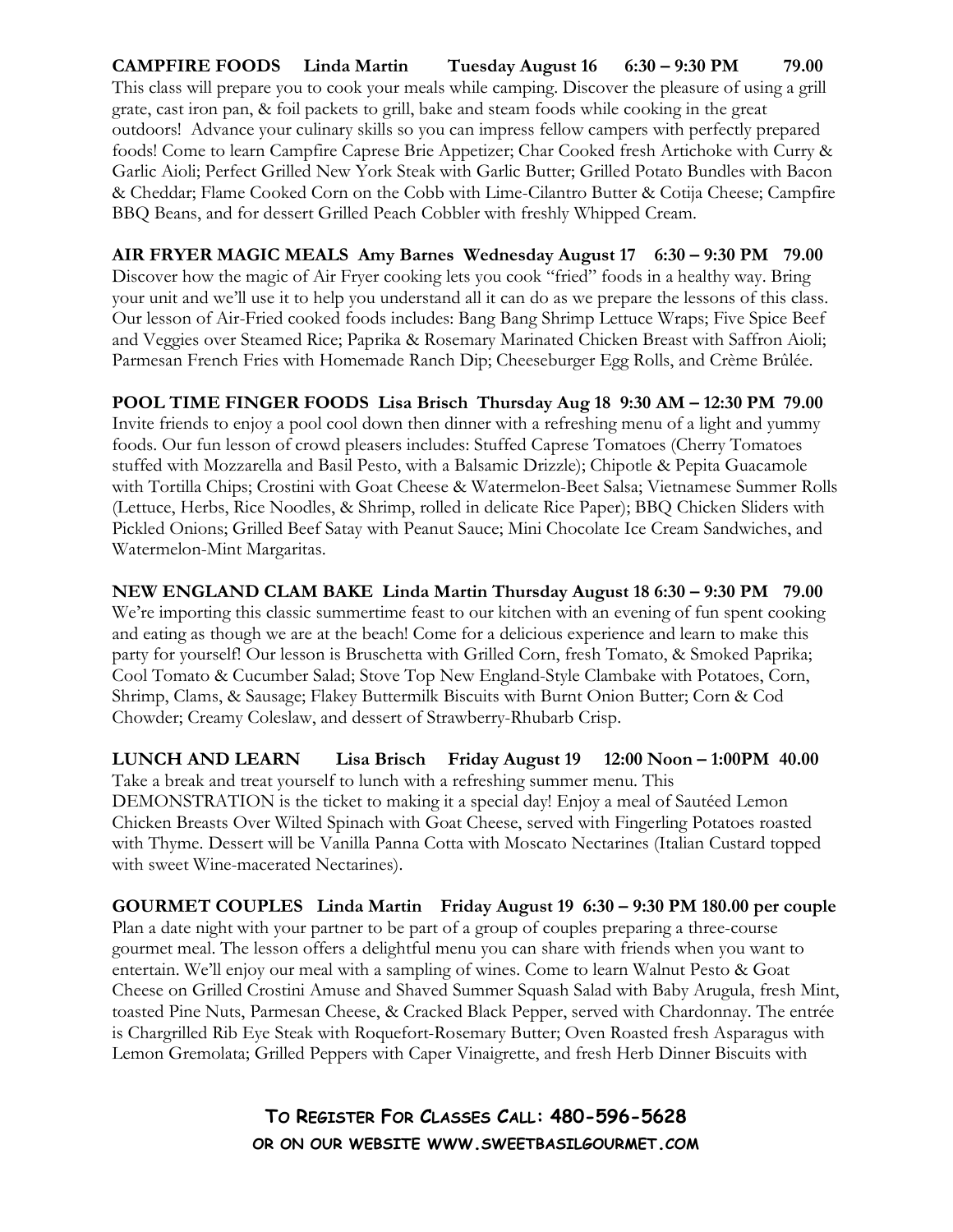Sweet Butter, served with Zinfandel. Dessert will be Dark Chocolate Pots de Crème with Grand Marnier Whipped Cream, Orange Zest, & fresh Mint.

BREAKFAST BREADS Jan D'Atri Saturday August 20 9:30 AM–12:30 PM 79.00 When you share these breakfast treats at your breakfast table you will create a sweet start to everyone's day! We're pretty sure everyone will be asking for their copy of your recipes! Come to learn No Knead Honey Oat Artisan Bread with Cinnamon Honey Butter; Cream Cheese Bagel Bites with Smoked Salmon and Dill Butter; Cinnamon Roll Quick Bread with a Streusel Swirl and Sugar Glaze; Morning Glory Breakfast Loaf of Carrots, Zucchini, Apples and Walnuts with Honey Almond Butter; Blueberry & Caramelized Apple Muffins; Carrot Cake Donuts with Cream Cheese Glaze and Lemon Almond Poppy Seed (Gluten free) Bread.

CAST IRON SPECIALTIES Lisa Brisch Saturday August 20 2:00 – 5:00 PM 79.00 Cast iron pans are passed through generations for lots of good reasons: Cast Iron cooks on any surface, is tough for any culinary adventures, has a natural non-stick surface, is easy to use and makes food taste great! Come learn about these pans and discover why yours could become your new favorite pan! Treat yourself to a lesson of Italian Flatbread with Garlic & Herb Oil; Southwest Chicken & Biscuits (braised Chicken Thighs with sweet Peppers & Corn, topped with Cheddar Scallion Biscuits); Korean Bulgogi (grilled Beef marinated in Soy Sauce, Sesame, Garlic, Ginger, and Pear Puree); Spanish Garlic Shrimp; Baked Risotto, and Herbed Summer Squash & Potato Torte. Dessert will be fresh Peach Upside-Down Cake.

Cook Club Culinary Series described on page 3. COOK CLUB – FISH Jan D'Atri Monday August 15 6:30 – 9:30 PM 79.00 Fish is really very easy to cook when you know how to do it. As a source of healthy protein it's a quick and easy choice for dinnertime meals! Come learn about how to purchase, store it and cook it along with gaining an understanding of the cooking process and what method works for each Fish you like to cook. We'll include discussion on the tools and equipment that work for Fish. Our recipes will be Clam Chowder; Cajun Shrimp; Grilled Salmon with Maple Mustard Glaze; Tuna Niçoise Salad; Sole Almondine and Mahi Mahi with Lemon Dill Sauce. We'll enjoy a meal of these great foods, then Jan will lead a group discussion to let us evaluate our cooking experience.

SUPER SALADS & BREADS Amy Barnes Tuesday August 23 9:30 AM – 12:30 PM 79.00 Cool Salads on warm summer days always make satisfying dinnertime meals! This array of foods and flavors are the summertime answer to one dish meals. Add a quick Bread and you have easy complete meals made with lots of fresh ingredients. Our fun lesson includes Grilled Fajita Steak Salad with Pickled Pink Onions; Shredded Raw Brussels Sprout Salad with Bacon, Avocado and Red Wine Vinaigrette; Asian Chopped Salad with Layered Veggies and Sesame Soy Dressing; Ranch Chicken Salad stuffed in Avocado Cups, and Rosemary Focaccia with Dipping Oil, and Tiramisu Mousse Cups.

ESSENCE INTERMEDIATE Linda Martin Tues Aug 23-Sept 27 6:30-9:30 PM 475.00 In the Essence Intermediate series we begin with a basic understanding of cooking and move ahead developing new skills and knowledge. Each week we focus on in-depth Cooking Principals, learning how to develop complex flavors and create layers of flavors. We will learn Cooking Methods including battering, stuffing, layering, and marinating; and Cooking Processes of charring, roasting, sauté, flambe, smoking, poaching and baking. In six short weeks you will achieve an understanding of cooking shared by many professionals with a true sense of accomplishment in your cooking capabilities. Make your summer count and join us for this fun and exciting series!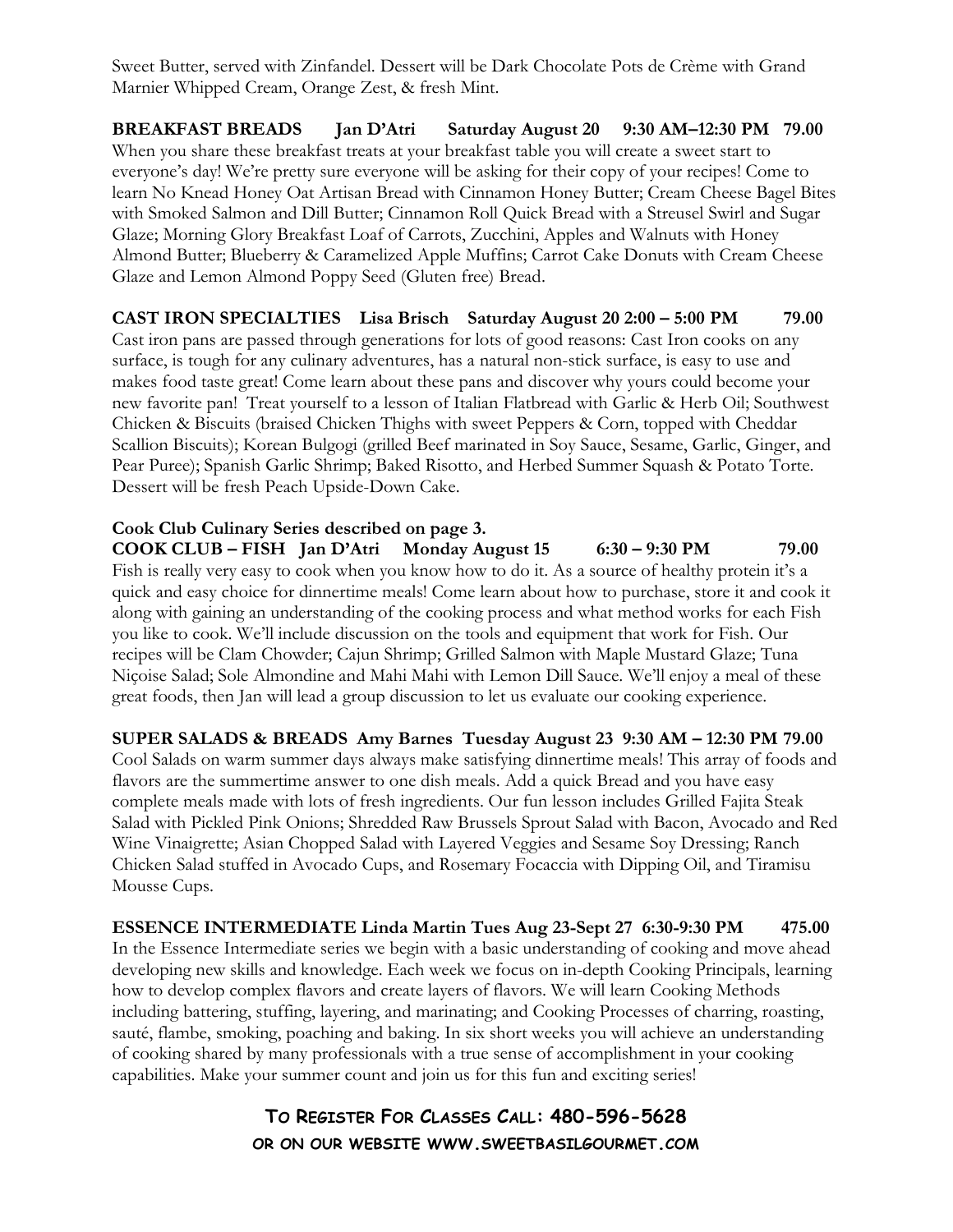Week 1: Shrimp Tempura Appetizer with Garlic-Soy Dipping Sauce; crispy Celery Root & fresh Apple Salad with Hazelnut Vinaigrette; Marinated & Fire Roasted Pork Tenderloin with Blackberry-Red Wine Sauce; Grill Cooked fresh Zucchini with Marinated Roasted Peppers; Brussels Sprouts Roasted with Mushrooms & Fried Shallots and Individual Yukon Gold Soufflés. Dessert will be Bananas Foster Flambé with Butter-Rum Praline Sauce & Homemade Vanilla Ice Cream.

Week 2: Fried Green Tomato Appetizer with Buttermilk-Peppercorn Sauce; Shaved Summer Squash Salad with Baby Arugula, fresh Mint, Toasted Pine Nuts, Parmesan Cheese, & Cracked Black Pepper; Tandoori Style Grilled Chicken with Garlic, fresh Ginger, Coriander, & Cumin; Slow Cooked Saffron & Bacon Risotto; Oven Roasted fresh Green Beans with Baby Carrots & Roasted Garlic; Fry Bread with Sweet Desert Honey, and French Quarter Beignets with Whiskey Hard Sauce & Dark Chocolate Sauce.

Week 3: Sautéed fresh Mushroom & Goat Cheese Toasts Appetizer with Basil Oil; Charred Corn & Radicchio Salad with Balsamic Syrup & Shaved Pecorino Cheese; Homemade Pappardelle Pasta with Bolognese Sauce; Flame Cooked New York Steak with Grilled Onions & Chipotle-Red Pepper Sauce; Grilled fresh Asparagus with Candied Bacon; Roasted Beets & Carrots with Dijon Butter & fresh Dill, & Skillet Salted Caramel Apple Crisp with Homemade Vanilla Ice Cream.

Week 4: Smoked Salmon on Corn Cakes Appetizer with Dill Crème Fraîche; Butter Lettuce Salad with Bacon, Dried Cherries, & Roquefort Cheese; Prosciutto & Gruyère Stuffed Roasted Chicken with Tomato Confit & Chardonnay-Butter Sauce; fresh Herb & Parmesan Polenta; Julienne fresh Carrots, Peppers, & Squash Roasted with Olive Oil, Garlic, & fresh Herbs; Flakey Buttermilk Dinner Biscuits with Burnt Onion Butter, and Deep Dark Chocolate Cake with Whiskey Sauce.

Week 5: Fig Jam & Brie Bruschetta; Roasted Pear Salad with Baby Arugula, Walnuts, & Shallot Vinaigrette; Pan Roasted fresh Salmon with Martini-Butter Sauce; Cast Iron Browned Garlic Brussels Sprouts; Balsamic Glazed Potatoes & Pearl Onions, and Grill Roasted fresh Vegetables with Pine Nut Pesto. Dessert will be Vanilla Bean Crème Brûlée with Whipped Cream and Glazed Strawberries.

Week 6: Blistered Shishito Pepper Appetizer with Togarashi, Sea Salt, & Saffron Aioli; Shaved Brussels Sprouts Salad with Toasted Pecans & Pecorino Cheese; Chargrilled New York Steak with Flaming Jack Daniels Cream Sauce; Steakhouse Spinach Gratin; Slow Simmered Black Beans with Carrots, Cumin, & Red Pepper; Flash Fried Sweet Potatoes with fresh Herbs, and Peach Tarts with Homemade Ice Cream & Sweet Zinfandel Syrup.

TACOS, QUESADILLAS, ENCHILADAS Amy Barnes Wed Aug 24 6:30 – 9:30 PM 79.00 This lesson will take your expectation of good Tacos, Quesadillas and Enchiladas and turn them into over the top "Just can't get enough " combinations! Learn this amazing collection of recipes in an evening of cooking fun! Our lesson is Oaxacan Grilled Steak Tacos with crisp Corn Taco Shells; Baked & Marinated Cod Fish Tacos with Mango-Pineapple Slaw; Sour Cream Chicken Enchiladas; Baked & Marinated Shrimp Enchiladas with Salsa Verde; Authentic Chile Rellenos with Cotija Cheese; Cheese and Shrimp Stuffed Roasted Poblanos with Red Bell Pepper Sauce, and Fry Bread with Honey.

SUMMER IN FRANCE Lisa Brisch Thursday August 25 9:30 AM – 12:30 PM 79.00 French cuisine offers many choices for light, delicious meals. Add a little enchantment to your summertime dining with this engaging French culinary lesson! Come for a fun morning of cooking to prepare Prosciutto, Apple, & Brie Monte Cristo; French Leek & Goat Cheese Quiche; Chicken Veronique (Chicken Cutlets with a White Wine Cream Sauce, Grapes & Tarragon); Roast Pork Tenderloin with Apricot-Orange Glaze; French Potato Salad with Arugula, Blue Cheese, & Walnuts; and Green Beans & Zucchini with Sauce Verte (Green Sauce of Basil, Parsley, & Capers). Dessert will be Peach Tarte Tatin.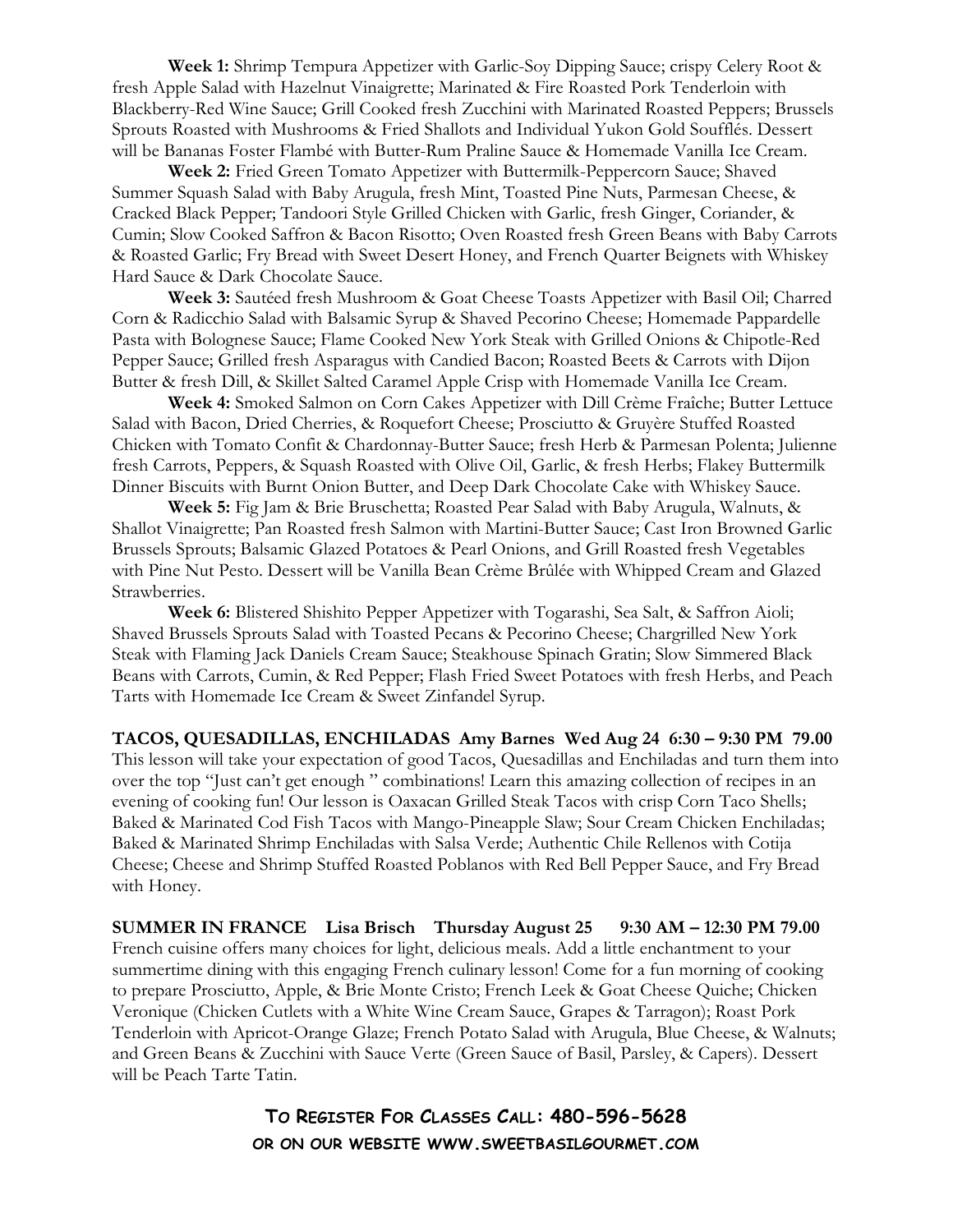#### AROUND THE WORLD CULINARY SERIES

This summer we're taking a Culinary Tour around the world to explore familiar as well as exotic places! This series will take you on an exciting journey each week to cook and experience the foods of a country; preparing the favorite and most popular specialties! We'll dive into the magical culinary worlds of Hawaii (8/25), Baja Mexico (9/1), Korea (9/8), Italy (9/15), Rio (9/22), and India (9/29)! Come for the experience, Come for the fun! Come for the food! Sign up for the entire series and get the best price! You pay on a sliding scale – with 2-3 classes get 10% off \$79.00 or \$71.00 each; take 4-5 classes, get 15% off or \$67.00 each; and all 6 classes, 20% off or \$63.00 each. Sound fun and adventurous? With us you can travel the world without the airfare, or accommodation expense! Join this fun series and tour the culinary world with us!

#### Around the World Culinary Series:

HAWAIIAN SPECIALTIES Linda Martin Thursday August 25 6:30 – 9:30 PM 79.00 We're in the beautiful islands with a menu that captures the flavors of the amazing fresh Fish found in every port. Whether it's a luau, tiki party or island and mainland fusion you're interested in, this lesson will feed your appetite for an island party like no other! Treat yourself to a lesson of amazing specialties! Our menu is Bacon wrapped Pineapple Shrimp with fresh Mango Salsa; Island Green Salad with Papaya Dressing; Flame Cooked Luau-Style Mahi-Mahi with Yellow Pepper Pesto; Macadamia Crusted Ahi Tuna with Grilled Pineapple Salsa; Crispy Bacon Fried Rice, and Authentic Hawaiian Macaroni Salad. Dessert will be Banana Cake with Rum-Spiked Whipped Cream & Toasted Coconut.

GOURMET COUPLES Linda Martin Friday August 26 6:30 – 9:30 PM 180.00 per couple This class presents a perfect opportunity to enjoy an evening cooking with your partner, learning a three-course gourmet menu which will be served with a sampling of wines. Join a group of couples to be part of preparing Spicy Chorizo Stuffed Bacon-Wrapped Date Amuse and Shaved Brussels Sprouts Salad with Toasted Walnuts & Pecorino Cheese, served with Sauvignon Blanc. The entrée is East Indian-style Pork Vindaloo with Ginger, Chilis, & Turmeric; Toasted Garlic Couscous; Julienned Oven Roasted Vegetables with Fresh Herbs, and Homemade Garlic Naan, served with Cabernet. Dessert will be Fried Bananas Dessert with Coconut Ice Cream & Chocolate-Rum Sauce.

CHOCOLATE DELIGHTS Jan D'Atri Saturday August 27 9:30 AM-12:30 PM 79.00 There are so many ways to use and enjoy Chocolate! Our lesson teaches all about it including how to temper it, make Moles, and the most amazing Chocolate Desserts you can imagine! Our lesson is Beer Braised Pork in Chocolate Mole Sauce; Nutella Brioche Star Bread; Chocolate Souffle; the Chocolate Bomb (filled with Chocolate pieces, Marshmallows and Cocoa for adding to Coffee or Cocoa); Chocolate Crepe Cake with layers of thin Chocolate Crepes stacked high, filled with Whipped Cream, frosted and topped with Chocolate Ganache; Chocolate Mousse, and Port Truffles with Dark Chocolate.

PAELLA Lisa Brisch Saturday August 27 2:00 – 5:00 PM 79.00 Paella is a Spanish culinary specialty that invites a way to throw a party! Add some Tapas as appetizers and you have a perfect meal for as many people as you like. Come for our afternoon "party" to learn cool White Gazpacho (Almonds, Garlic, Bread, Green Grapes, & Sherry Vinegar); Marinated Goat Cheese with Oven-Roasted Tomatoes; Spanish Tortilla with Garlic Mayonnaise (savory Potato & Egg Cake); Pisto Manchego (Spanish-style Ratatouille topped with shaved Manchego Cheese); Paella with Chicken & Chorizo; Shrimp Paella with Tomatoes, Garlic, &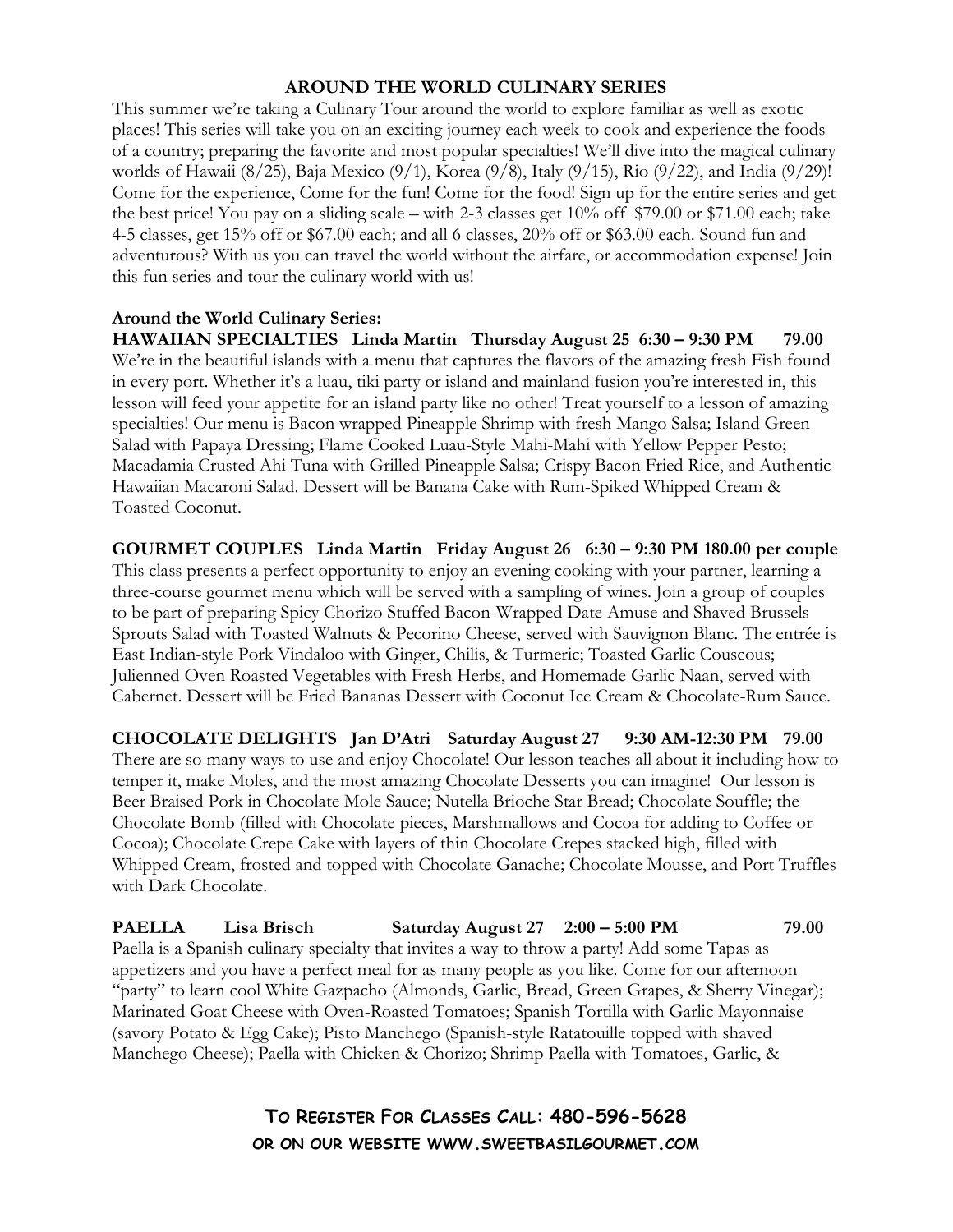Scallions, and dessert of Spanish Almond Cake (Tarta de Santiago) We'll top it all off with cool refreshing Sangria Blanco!

#### Cook Club Culinary Series described on page 3.

COOK CLUB – BREAD Jan D'Atri Monday August 29 6:30 – 9:30 PM 79.00 Bread baking is a magical tactile experience, scientific yet soulful with the living component - yeast as the element giving life to each loaf. We're going to learn how to make Bread with the use of yeast, right flours; accurate measuring, mixing and kneading. We'll study the development of structure in the Bread making process with yeast, fermentation, gluten development and baking. We'll include discussion of the tools and equipment used in Bread baking. From this understanding we'll make Basic No Knead Sour Dough; Lasagne Bread; Antipasto Flatbreads; Irish Soda Bread; Calzones; Cinnamon Roll Bread; Sticky Buns, and Bread Pudding. When finished, we'll sample our Breads and discuss the experience to learn from each other.

BINGE WATCH TREATS Amy Barnes Tuesday August 30 9:30 AM – 12:30 PM 79.00 Why not take the pleasure of staying cool indoors, watching your favorite series and pair it with wonderful foods to share with everyone! Our selection of yummy choices are easy to make! Come for fun and a little indulgence to learn Sesame Butter & Maple Fresh Popped Popcorn; Turkey Sausage Lasagna-Stuffed Mushroom Caps; Sticky Coffee, Honey, Ginger & Garlic Chicken Wings; Kahlua Pecan Brown Sugar Baked Brie with Crostini; Air Fryer Dill Pickle Brined Breaded Chicken Tenders; Grilled Shrimp Cocktail with Horseradish Cream Dipping Sauce, and Chocolate Chip Cookie Dough Bombs.

CARIBBEAN PARTY Amy Barnes Wednesday August 31 6:30 – 9:30 PM 79.00 Wouldn't the cool gentle breezes of the Caribbean feel so great right now? We're going to take a virtual tour of the islands with our culinary exploration of cool island cuisine! Join us for an evening of culinary fun to learn Black Bean Cakes and Avocado Cream Sauce; Baked Jamaican Jerk Chicken; Plantain Chips with Tomato Basil Dip; Sweet & Spicy Haitian Coleslaw; Caribbean-Style Black Bean and Rice Salad, and Mango Upside-Down Cake. We'll enjoy our meal with a Sunset Rum Punch.

# SEPTEMBER.

FISH FANTASTIC Lisa Brisch Thursday September 1 9:30 AM – 12: 30 PM 79.00 There are SO many great Fish dishes for summertime eating, and this lesson will teach you how easy it is to prepare Fish using a variety of cooking techniques. We'll create some amazing flavors with our Fish dishes. Come for this great "catch" of recipes to learn Butter Basted Mahi Mahi with Thyme Pan Sauce; Ginger-Scallion Steamed Cod with Orzo; Turmeric-Spiced Fish with Wilted Herbs & Peanuts; Salmon en Cocotte with Leeks & White Wine (Salmon cooked in its own juices in a covered pot in a low oven); Thai Shrimp Curry (Shrimp poached in a green Curry Coconut Sauce); Sheet Pan Roasted Salmon with Broccoli & Red Potatoes, and California-Style Fish Tacos (Chipotle seasoned Fish cooked in a slow cooker served with shredded Cabbage & Mayo-Sour Cream Chipotle Sauce).

#### Around the World Culinary Series:

BAJA FAVORITES Linda Martin Thursday September 1 6:30 – 9:30 PM 79.00 Seafoods are the centerpiece of favorite foods from this beautiful area. Coastal waters are rich with varieties of Fish, and the natural growth of fruits and vegetables. Come explore the magical flavors of the Baja. Our lesson is Flame Cooked Rock Fish with Tomatillo Relish; Grilled Mahi Mahi with Yellow Pepper & Cilantro Pesto; Baja Style Fish Tacos with Chipotle Mayo & Fresh Tomato Salsa; Grilled Fresh Cod with Orange Chimichurri Sauce; Pan Seared Red Snapper Escovitch with Sautéed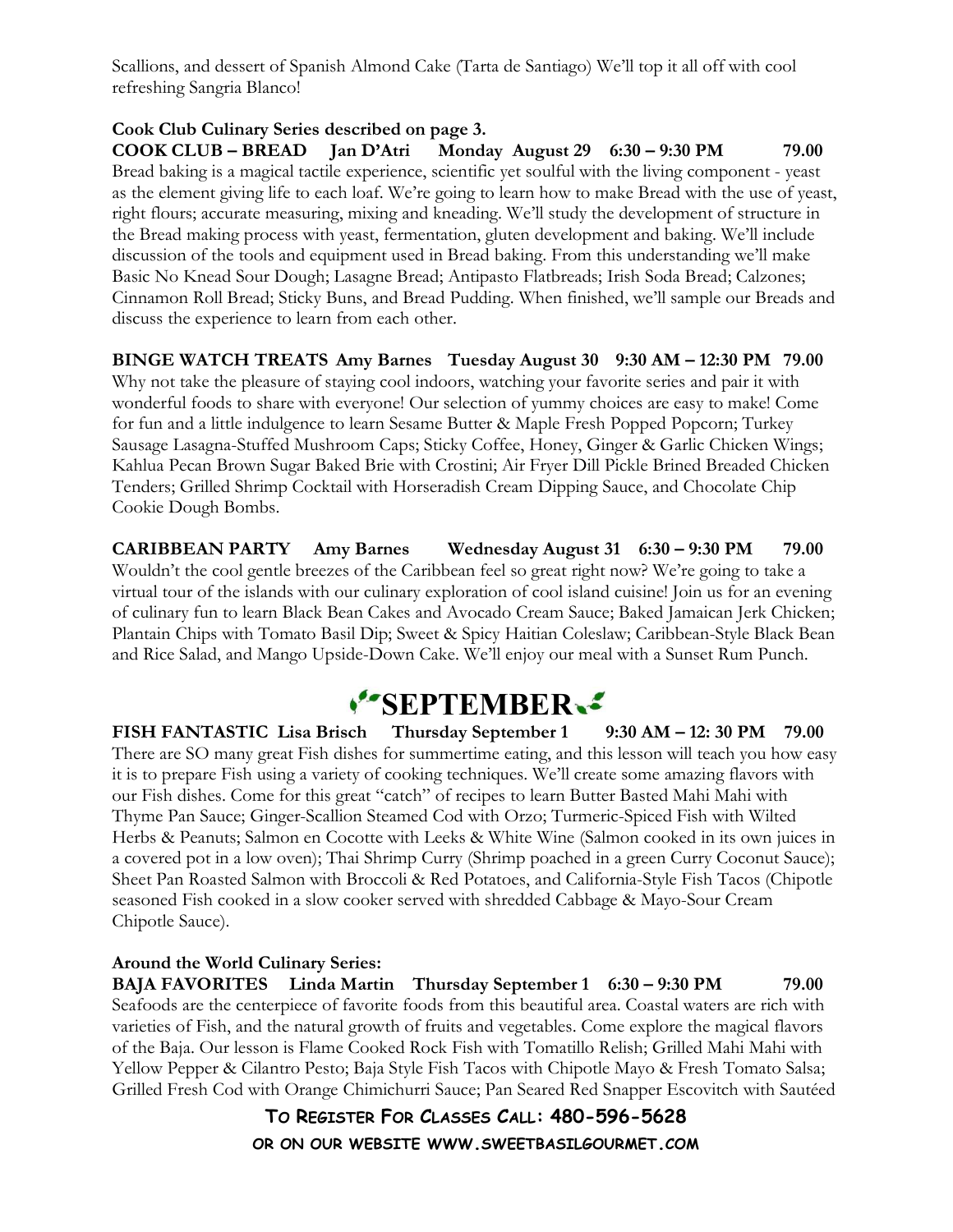Vegetables; Shrimp & Avocado Salad with Jalapeno & Lime, and Coriander Crusted Ahi Tuna with Black Bean Salsa.

LUNCH AND LEARN Amy Barnes Friday September 2 12:00 Noon – 1:00 PM 40.00 Take yourself out for lunch to enjoy this enchanting little menu! Our DEMONSTRATION teaches a delicious easy to prepare menu of Roasted Salmon with White Wine Shallot Sauce on Puff Pastry Squares, served with elegant Orzo with wilted Spinach and Pine Nuts. Dessert will be Lemon Panna Cotta with Strawberry Sauce.

GOURMET COUPLES Linda Martin Friday September 2 6:30 – 9:30PM 180.00 per couple You and your partner can plan an amazing evening together when you sign up to be one of the couples preparing this three-course gourmet dinner. Come for an amazing culinary experience to prepare Herb Seasoned Salmon Bite Amuse with Vodka Aioli; and Little Gem (Baby Romaine) Salad with Fresh Raspberries & Lemon Vinaigrette, served with Chardonnay. The entrée will be Restaurant-style Pan Seared Steak Diane with Cognac Flambe; Potatoes Dauphinoise with Garlic & Gruyère Cheese; Grill Cooked Cumin-Spiced Sweet Potatoes; and Roasted fresh Asparagus with Tomatoes, Olives, & Basil, served with Zinfandel . Dessert will be Flourless Cappuccino Cake with Espresso Zabaglione.

FARMER'S MARKET FEAST Jan D'Atri Saturday Sept 3 9:30 AM – 12:30 PM 79.00 The Farm to Table movement just gets better as time goes on. The variety and quality of fresh products to choose from lets us take our cooking to an art form! Come for an inspirational Farmer's Market experience to cook with this almost boundless assortment of ingredients. Our lesson is Veggie Quesadillas with fresh Poblano Salsa; Caywood Farms Summer Squash Casserole; Brussels Sprouts Salad; fresh Herb marinated Grilled Chicken Skewers with Kohlrabi and Fennel Slaw with Citrus Honey Dressing; Eloy Wheatberry Salad with Fruits and Nuts, dressed with Agave Nectar; and Chilled Cucumber Gazpacho with Bruschetta with Peach and Blue Cheese slather. Dessert will be Lemon Syllabub Mousse with Raspberry & Thyme Shortbread Cookies.

SOUTHWEST FAVORITES Lisa Brisch Saturday September 3 2:00 – 5:00 PM 79.00 Foods of the Southwest continue to evolve with new creative combinations of locally produced foods. Come learn to use ingredients to create amazing Southwest flavors that will dazzle your family and friends! Our lesson is Marinated Tomato Salad with Jalapeño & Queso Blanco; Corn Fritters with Roasted Tomatoes & Lime Aioli; Chicken Enchiladas Verdes (charred Tomatillo & Poblano Sauce); Tacos al Pastor (Pork Tacos with Pineapple); Green Chile Macaroni & Cheese with Zucchini & Bacon; Torta de Elote (Corn Soufflé), and Mexican Spiced Chocolate Brownies.

#### Cook Club Culinary Series described on page 3. COOK CLUB – RELISHES & CONDIMENTS J D'Atri Mon Sept 5 6:30 – 9:30 PM 79.00

There are so many choices for complimenting your cooking with Sauces, Relishes and Dips. The homemade varieties give you freedom to make your own flavors and match accompaniments with your favorite recipes. Come to learn these specialties with great recipes you'll use again and again! Our menu is Homemade Seasoned Pretzels with Homemade Mustard; Onion slices with Ranch Dressing; Red and Green Salsa with Homemade Tortillas; Peach Chutney with Pork Chops; BBQ Sauce and Baby Back Ribs; Potato Wedges with Fry Sauce, and Homemade Ketchup with Sliders and Fries.

NEW YORK PIZZA Amy Barnes Tuesday September 6 9:30 AM – 12:30 PM 69.00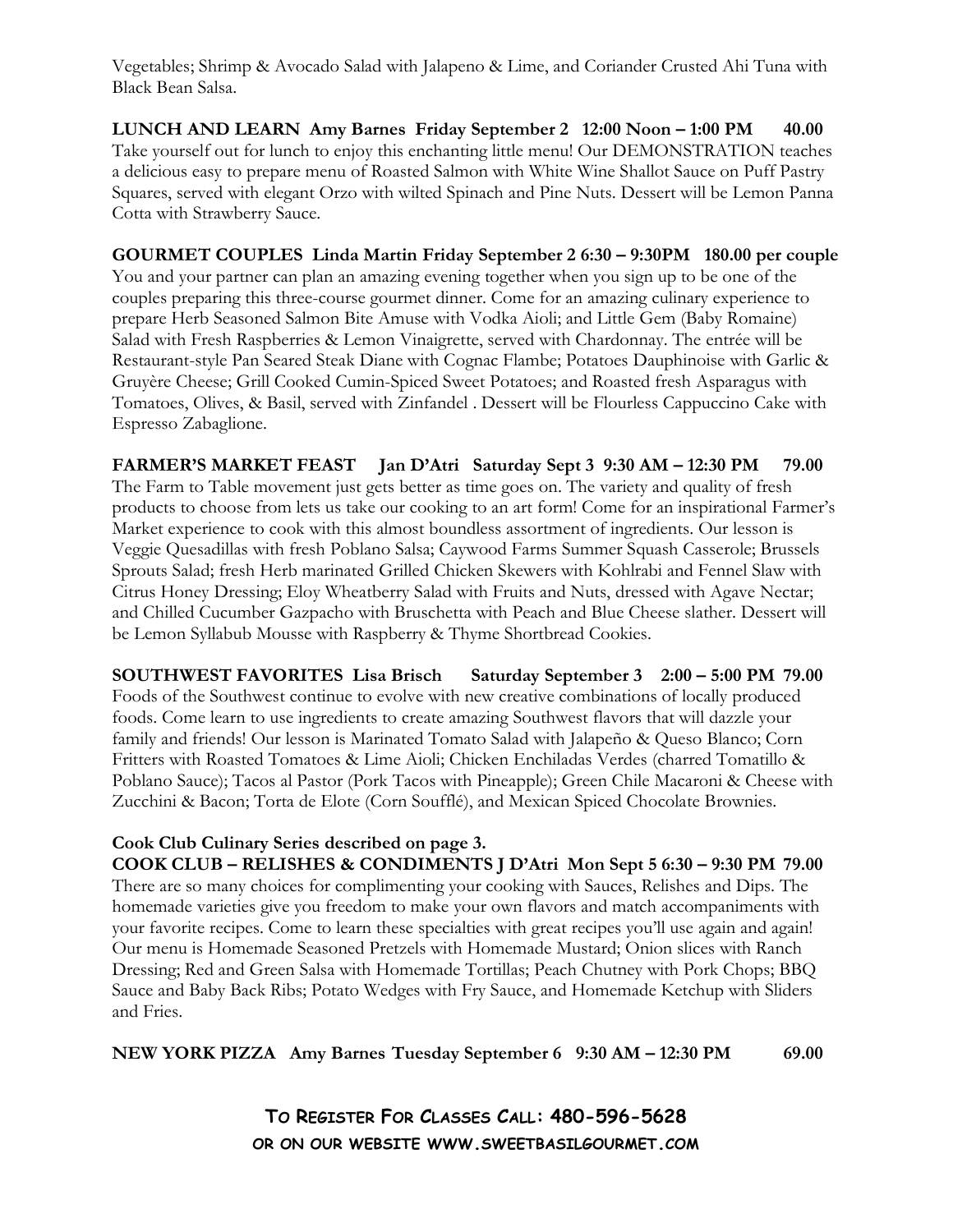What is the essence of a New York Pizza? It's always an amazing thin crust with an outstanding Sauce! Come for an inspirational lesson to enjoy learning to make this style of Pizza for yourself. Our lesson begins with everyone making a thin Pizza Crust, then choosing the recipe with the toppings you like most! Everyone in class will have the most delicious lunch at the end! Come to learn New York-style fresh Mozzarella Pizza; Pepperoni & Mushroom Calzones; Grilled Chicken Pizza with Spinach and Roasted Garlic; New York-style Romano Cheese and Basil Pizza; White Pizza with Wild Mushrooms and Fontina, and Cinnamon Roll Dessert Pizza.

VERY VEGGIE Amy Barnes Wednesday September 7 6:30 – 9:30 PM 79.00 If you are eating less meat or none at all, this class is an inspirational lesson on using Veggies creatively & producing depths of flavors that are simply amazing! Come for a fun lesson and be inspired so you can create these dishes for yourself! Our lesson is Tabbouleh Salad with Skillet Garlic Flatbread with Black Olive Butter; Grilled Marinated Vegetable & Cheddar Stuffed Potato Skins; Grilled BBQ Romaine Lettuce with Sesame Seed Dressing and Blue Cheese; Portobellos Stuffed with Corn Cotija Cheese and Mushrooms; Zucchini Mascarpone Pizza; Egg Foo Yung with Mushroom Sauce, and Cucumber Mint Mojitos.

FRENCH BISTRO Lisa Brisch Thursday September 8 9:30 AM – 12:30 PM 79.00 French bistro foods are a style of casual foods found in French cafes, often enjoyed with a little wine. As the center of French social and cultural life, Bistros offer French comfort foods with the use of the best fresh, local ingredients. This French culinary lesson will guide your discovery of the use of a few ingredients that pay back with intensely satisfying flavors. Come enjoy Soup Au Pistou (Summer Vegetable Soup with Basil Pesto); Frisée Salad with Pancetta & Sherry-White Wine Vinaigrette; Chicken Dijonnaise (Chicken Cutlets in a Dijon Cream Sauce with Herbs); Fish Meuniere with Browned Butter & Lemon; Summer Vegetable Gratin; Spinach Soufflé, and Crêpes with Sautéed Apples & Caramel Sauce.

#### Around the World Culinary Series:

KOREAN SPECIALTIES Linda Martin Thursday September 8 6:30 – 9:30 PM 79.00 Korean foods are uniquely delicious and healthy with Fish, Meats and Rice and Vegetables. Oriental flavors develop with the use of Sesame Oil, Bean Paste, Soy Sauce, Garlic and Ginger. With seas surrounding three sides of the country, regional specialties abound! Enjoy this interesting culinary tour of Pork Bulgogi (seared Pork Tenderloin with Ginger & Korean Spices); Dak Galba (spicy Chicken Stir-fry); Mung Bean Pancakes with Soy & Vinegar Dipping Sauce; Kimchi & Udon Noodle Stir-fry; Flame Cooked Korean Style Short Ribs; Kimchi Fried Rice and dessert is Hotteok (sweet Pancake with Brown Sugar, Cinnamon, & Walnuts).

LUNCH AND LEARN Jan D'Atri Friday September 9 12:00 Noon – 1:00PM 40 .00 Get ready for game day with a menu that is a guaranteed crowd pleaser! Football starts this week so let's get our game on in this DEMONSTRATION of perfectly grilled Sausage with Caramelized Onions and sweet homemade Rolls. We'll serve it with Celebration Salad of Arugula and Endive; Celery, thinly sliced Pears, Candied Pecans and Blue Cheese tossed in Champagne Vinaigrette. Dessert will be Lemon "Brownies" with White Chocolate and Lemon Ganache.

KIDS & PARENTS BAKE IT! Lisa Brisch Sat Sept 10 9:30 AM – 12:30 PM 130.00 for two Many kids begin their cooking career with an interest in baking! If you're one of those kids, (aged 8 or above), bring your parent to be your partner so you can learn to bake all of these wonderful desserts! This fun lesson teaches Ribbon Apple Cake; Morning Glory Muffins (filled with shredded Carrots, crushed Pineapple, Raisins, Coconut, Walnuts); Pretzel & Potato Chip Cookies with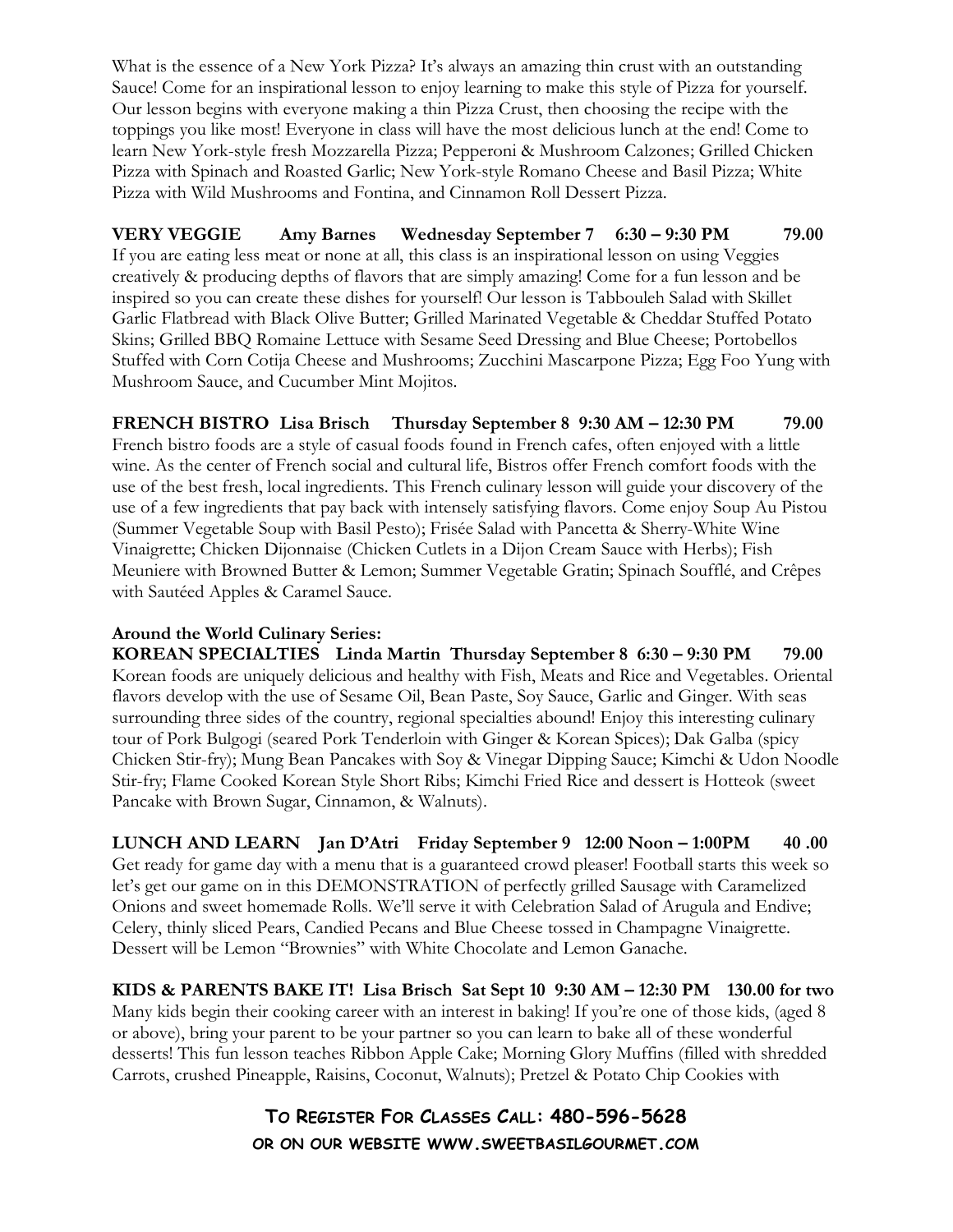Caramel Frosting; Mini Corn Dog Muffins; Graham Cracker Cake; Chewy Chocolate Cookies, and Cinnamon-Sugar Dipped Blueberry Muffins.

"RITZ"-Y HIGH TEA Jan D'Atri Saturday September 10 2:00 – 5:00 PM 79.00 We're putting it all together to make a traditional Tea with all the trimmings, and the true special occasion it has always been designed to be! Come for a lesson of sweet little finger foods and specialties which are so much fun to create! We'll enjoy our beautiful foods with cups of freshly brewed steaming Tea! Our menu is Cucumber, Salmon, Cream Cheese and Dill Tea Sandwiches with homemade Herbed Aioli Curried Chicken and Cranberry Tea Sandwich; Golden Cheese Puffs with Tapioca Centers; British Summer Strawberry Scones with Clotted Cream and Preserves; Quiche Lorraine Tartlets; Lemon Berry Petit Fours with French Vanilla Buttercream Icing, and Oldfashioned Lace Cookies with Dark Chocolate Drizzle.

#### Cook Club Culinary Series described on page 3.

COOK CLUB - RICE Jan D'Atri Monday September 12 6:30 – 9:30 PM 79.00 Cooking Rice is as much an art as a method. Learning to cook rice perfectly will be our goal, then learning the four best methods of cooking it will follow include on the stove in the microwave and in a rice cooker. We'll learn and work with all the varieties of long and short rice; Arborio, Basmati, Wild Rice, Jasmine, Brown Rice, Bomba and Sushi Rice. Come for a fun enlightening evening to learn these specialties: Seasoned White Rice with Teriyaki Chicken; Risotto with Mascarpone; Wild Rice Salad with Blood Oranges and Cranberries; Sausage and Chicken Paella; Gumbo Fried Rice; Cuban Black Beans and Rice and Rice Pudding.

INDOOR GRILLING Amy Barnes Tuesday September 13 9:30 AM – 12:30 PM 79.00 Grilling foods is always fun and when you can have the benefit of grilling indoors, you'll have a way to and create great flavors, in the comfort of your cool kitchen. Come for an inspiring lesson of these amazing dishes! Our lesson is Yogurt Marinated Chicken Satay Skewers with Peanut Sauce over Steamed Rice; Tropical Grilled Steak & Pineapple Sandwiches on Sourdough with Kale Chips; Garlic-Lime Bacon-wrapped Shrimp with Baked Pita Chips & Avocado Tzatziki; Roast Beef Panini with Caramelized Shallots & Bleu Cheese on Baguette; Grilled Balsamic Pork Tenderloin and Vegetable Kebabs; and Grilled Nutella & Raspberry Sandwiches.

STIR-FRY SPECIALTIES Amy Barnes Wednesday September 14 6:30 – 9:30 PM 79.00 Stir-fry as a method of cooking has so many great qualities. It uses lots of healthy veggies, can be a quick way to cook a meal and uses lots of Oriental flavorings to add variety and dynamics to your meals. Come for a fun lesson that will make you a new fan of stir-fry cooking! Our lesson is: Shrimp Pad Thai; Stir-Fried Pepper Steak Sesame Scallion Fried Rice; Thai Inspired Chicken and Pineapple Stir-fry; Chili Shrimp and Asparagus Stir-fry; Asian Peanut Noodles with Chicken; Bacon & Egg Fried Rice, and Sesame Thumbprint Cookies.

PASTA PARTY Lisa Brisch Thursday September 15 9:30 AM – 12:30 PM 79.00 This fun class offers an adventure in Pasta making for each person in class! You will learn by doing how a few ingredients can create completely light and flavorful Pasta! We will stretch our Pastas using a Pasta Machine and hand rolling technique! We'll learn to make Sauces from scratch with layers of flavors in each to complement our beautiful Pastas! Come for a great lesson to learn fresh Linguini Pasta with Ricotta, Tomatoes & Herbs; Creamy Broccoli-Parmesan Fettuccine; Spaghetti with Creamy Mushroom Sauce; Tagliatelle Pasta with Wilted Greens, Hazelnuts, & Feta, and Fettuccine with Arugula-Walnut Pesto.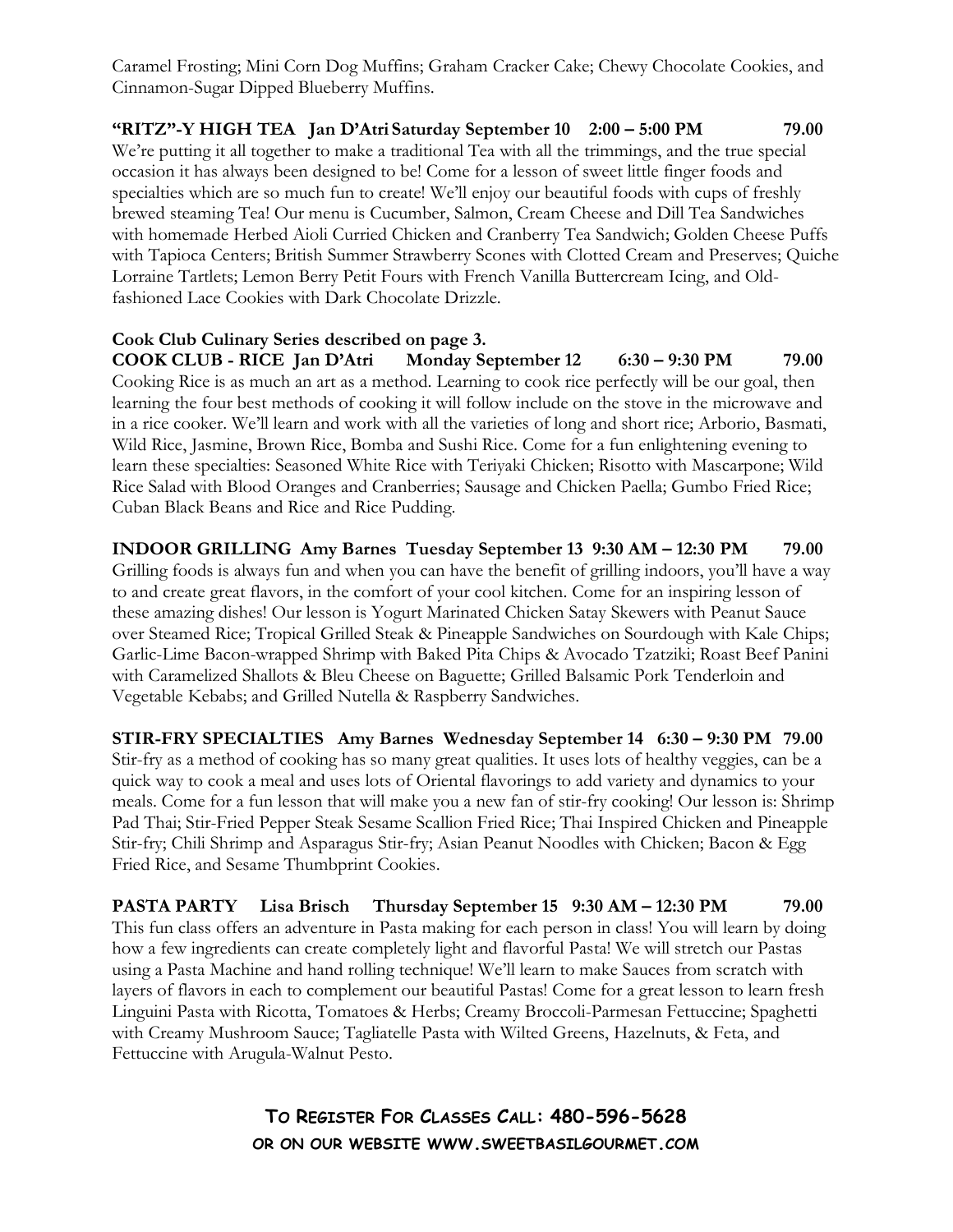#### Around the World Culinary Series:

ITALIAN ENCHANTMENT Linda Martin Thursday Sept 15 6:30 – 9:30 PM 79.00 Italian cuisine is much loved because of its immensely flavorful dishes, simple and satisfying at the same time. Based on centuries of cooking traditions, regional ingredients and distinctive flavors, these are foods we can appreciate and enjoy again and again. Come for an authentic culinary lesson to learn recipes that enliven the palate and provide pure dining pleasure. Our lesson is Grilled Clams Appetizer with Garlic, Bacon, & Parsley; Baby Kale Caesar Salad with Homemade Croutons; Italian Shrimp Sauté with White Beans, Fresh Tomatoes, & Basil; Homemade Spaghetti Cacio E Pepe with Butter, Cracked Black Pepper, & Parmesan; Chicken Saltimbocca with Fresh Sage, Mozzarella, & White Wine, and Roasted Eggplant, Onions, & Pears with Pancetta.

GOURMET COUPLES Linda Martin Friday Sept 16 6:30 – 9:30 PM 180.00 per couple Sign up yourself and your partner for an evening of culinary fun and be part of a group of couples creating a three-course gourmet meal. We'll work together and then enjoy the meal course by course with a sampling of wines. Come be part of preparing Sweet Potato Blini Amuse with Sour Cream, Caviar, & Chives and Crispy Romaine Salad with Sweet Onion, Grape Tomatoes, Homemade Croutons, & Creamy Italian Dressing, served with Chardonnay. The entrée is Oven Roasted fresh Salmon with Tequila Shrimp & Martini-Butter Sauce; Slow Cooked Saffron Risotto; Fire Roasted Corn with Lime-Cilantro Butter & Cotija Cheese; and Char Cooked Asparagus with Lemon, Garlic, & Parsley Gremolata, served with Cabernet Sauvignon . Dessert will be Fresh Pear & Apple Crostata with Homemade Caramel Sauce.

THAI IT ON Lisa Brisch Saturday September 17 2:00 – 5:00 PM 79.00 If you find the flavors of Thai Foods enchanting each time you enjoy them, here is a lesson that teaches how to use the foods, spices and ingredients that make Thai cuisine and create your own foods at home! Come for a delicious & fun lesson to learn Thai Coconut Soup (Tom Kha); Chiang Mai Pork Patties (ground Pork Sliders with Lemongrass & Makrut Lime); Thai-Style Chicken with Basil (ground Chicken with Chilies, Garlic & lots of Basil); Stir-Fried Thai-Style Shrimp with Chiles & Shallots; Grilled Beef Satay with Peanut Sauce; Jasmine Rice Cakes with Thai Vegetable Curry, and Coconut Sorbet with Mango & Toasted Coconut.

# Cook Club Culinary Series described on page 3.

THE COOK CLUB – FRUIT Jan D'Atri Monday Sept 19 6:30 – 9:30 PM 79.00 Fruit is an ingredient in cooking that is a natural sweetener for many dishes we prepare. This class will help us to understand how to choose fruit at its' ripest; cook it from frozen, keep it from getting mushy, and maintain its' nutritional value while cooking it. We'll discuss the tools and equipment needed for prepping it. Our lesson will be creating an Artistic and professional looking Fruit Platter; Pan-seared Pork Chop Casserole with sauteed Apples; Lemon Pie in a blender; Bouchee (Puff Pastry Circles) glazed Fruit and French Pastry Cream; sweet Cream Cheese Fruit filled Puff Pastry Braids; sauteed Bananas Foster with rich Vanilla Ice Cream; Fruit Tart with tempered French Pastry Cream and glazed Preserves, and amazing Watermelon Cake! When we're finished, we'll sit down to enjoy all our great food and as a group discuss what we learned and accomplished.

GLUTEN FREE Amy Barnes Tuesday September 20 9:30 AM – 12:30 PM 79.00 If you eat gluten free, learn to create your own gluten-free foods with recipes that use natural ingredients to create wonderful flavors and healthy meals. Come to be inspired and enlightened as you learn to prepare Creamy Tuscan Butter and Tomato Braised Salmon; Baked Chicken Breast Hasselback-Style Stuffed with Tuscan Vegetables and Cheese; Sheet-Pan Chipotle-Lime Asparagus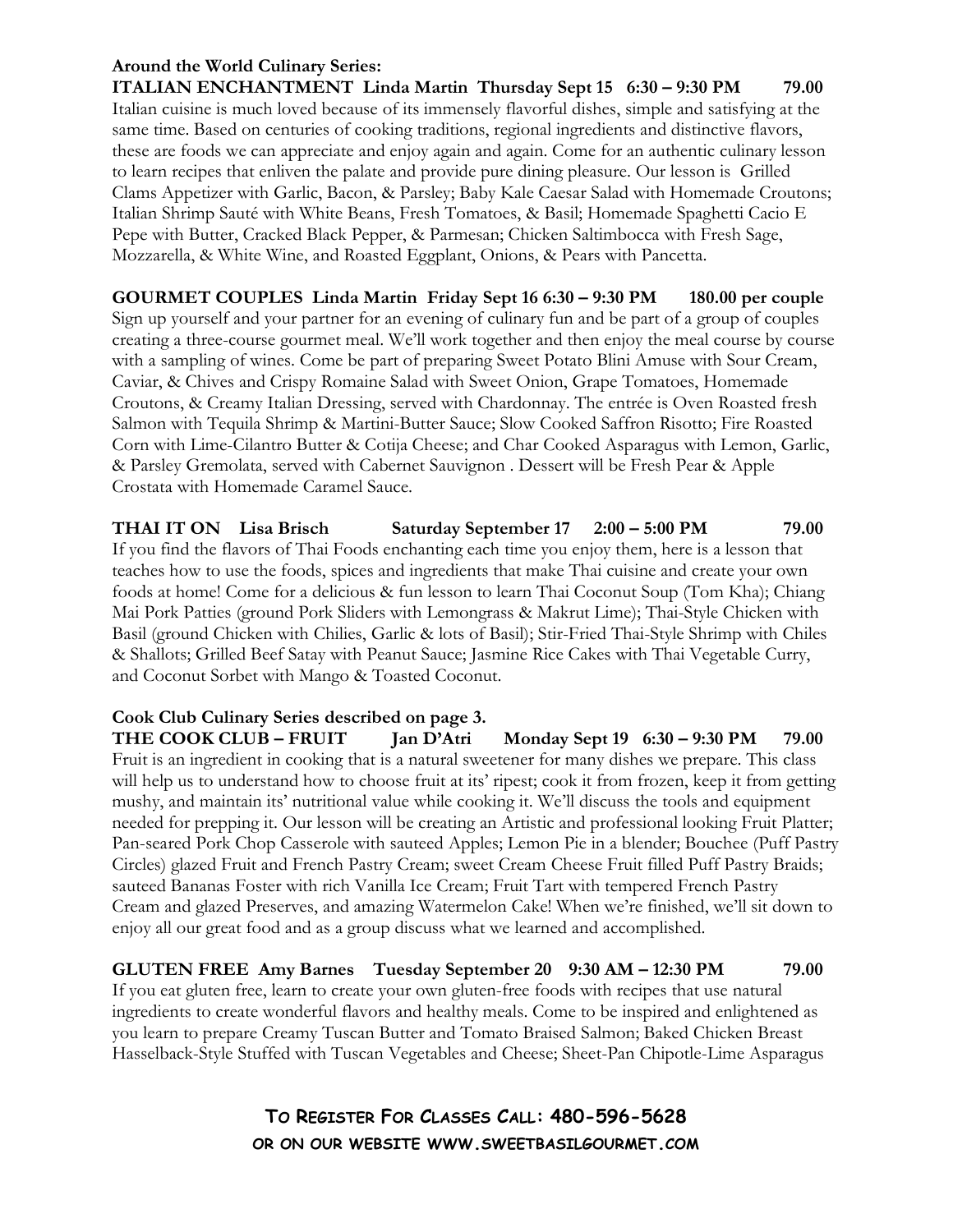Broccolini Shrimp Bake; Boneless Breaded Oven Pork Chops with Apple Pecan Arugula Salad; Lemon & Garlic Shrimp Scampi Over Gluten-Free Pasta, and Double Chocolate Mocha Mousse.

LADIES NIGHT OUT Amy Barnes Wednesday September 21 6:30 – 9:30 PM 79.00 Here is an opportunity to bring a group of girlfriends together to enjoy an evening with a shared cooking experience. We will create a yummy menu of finger foods and, when it comes together, we'll enjoy it all with a refreshing Champagne Punch. These are recipes you can enjoy for your own entertaining pleasure. Come and be part of a fun evening preparing Honey-Mustard Chicken Sausage Skewers; Adobo Shrimp & Cucumber Cocktail Cups; Roast Beef and Avocado Finger Sandwiches; Warm Spinach-Parmesan Dip & Parmesan Cracker Crisps; Asiago-Stuffed Dates with Bacon and Smoked Paprika; Teriyaki Cheese Ball with Crackers, and dessert of Kahlua Brownies. We'll enjoy Champagne Punch with Berries and Rosemary Sprigs.

#### Around the World Culinary Series:

FOODS FROM RIO Linda Martin Thursday September 22 6:30 – 9:30 PM 79.00 Rio is home to the best, most authentic foods of Brazil. Influenced by Portuguese the Royal Family, its' cuisine represents a melting pot of many cultures together with the use of Brazilian indigenous foods. Come learn about the culinary traditions of our South American neighbors with our lesson of Steamed Clams with Linguica Sausage; Fresh Tomato, Cucumber, & Pepper Salad with Lime, Olive Oil, & Green Onion; Flame Cooked Brazilian Spice Fresh Salmon; Picanha (Grilled Steak with Chimichurri Sauce); Brazilian-Style Black Eyed Peas & Rice; Pao de Queijo (Brazilian Cheese Bread) and Pasteis de Nata (Vanilla Custard Tarts).

LUNCH AND LEARN Linda Martin Friday September 23 12:00 Noon –1:00PM 40.00 Make this a special day and treat yourself to a delicious lunch with a menu you can enjoy using again and again. Our DEMONSTRATION will wow you with Coffee & Spice Rubbed Roasted Pork Tenderloin with fresh Herb Chimichurri Sauce, served with Grilled Red Potatoes with Watercress & Blue Cheese Dressing. Dessert will be Frozen Chocolate-Rum Mousse.

GOURMET COUPLES Linda Martin Friday Sept 23 6:30 – 9:30 PM 180.00 per couple It's date night and what a delicious experience you'll share with your partner when you sign up for this class! Come be a team with a group of couples and cook this amazing three course meal! We'll enjoy a sampling of wines with the meal. Our lesson is Pear Tartlet Amuse with Gorgonzola & fresh Thyme and Spinach & Butter Lettuce Salad with fresh Mushrooms & Tarragon-Dijon Vinaigrette, served with Rose. The entrée is Pan Seared New York Steak au Poivre with Red Wine-Cream Sauce; Rum & Butter Glazed Carrots; fresh Green Beans Sautéed with Carrots, Roasted Garlic, & Herbs, and Yukon Gold & Sweet Potato Gratin, served with Zinfandel. Dessert will be White Chocolate Bread Pudding with Butter-Pecan Praline Sauce & Homemade Ice Cream.

KNIFE SKILLS Jan D'Atri Saturday September 24 9:30 AM – 12:30 PM 69.00 Some of the most important tools in a kitchen are the knives you own. This class offers a unique hands-on experience teaching you to easily use a chef's knife and paring knife. Each participant will receive a variety of vegetables and fruits which the instructor will use to lead the class through learning to slice, dice and julienne. We'll also learn how to maintain knives at home.